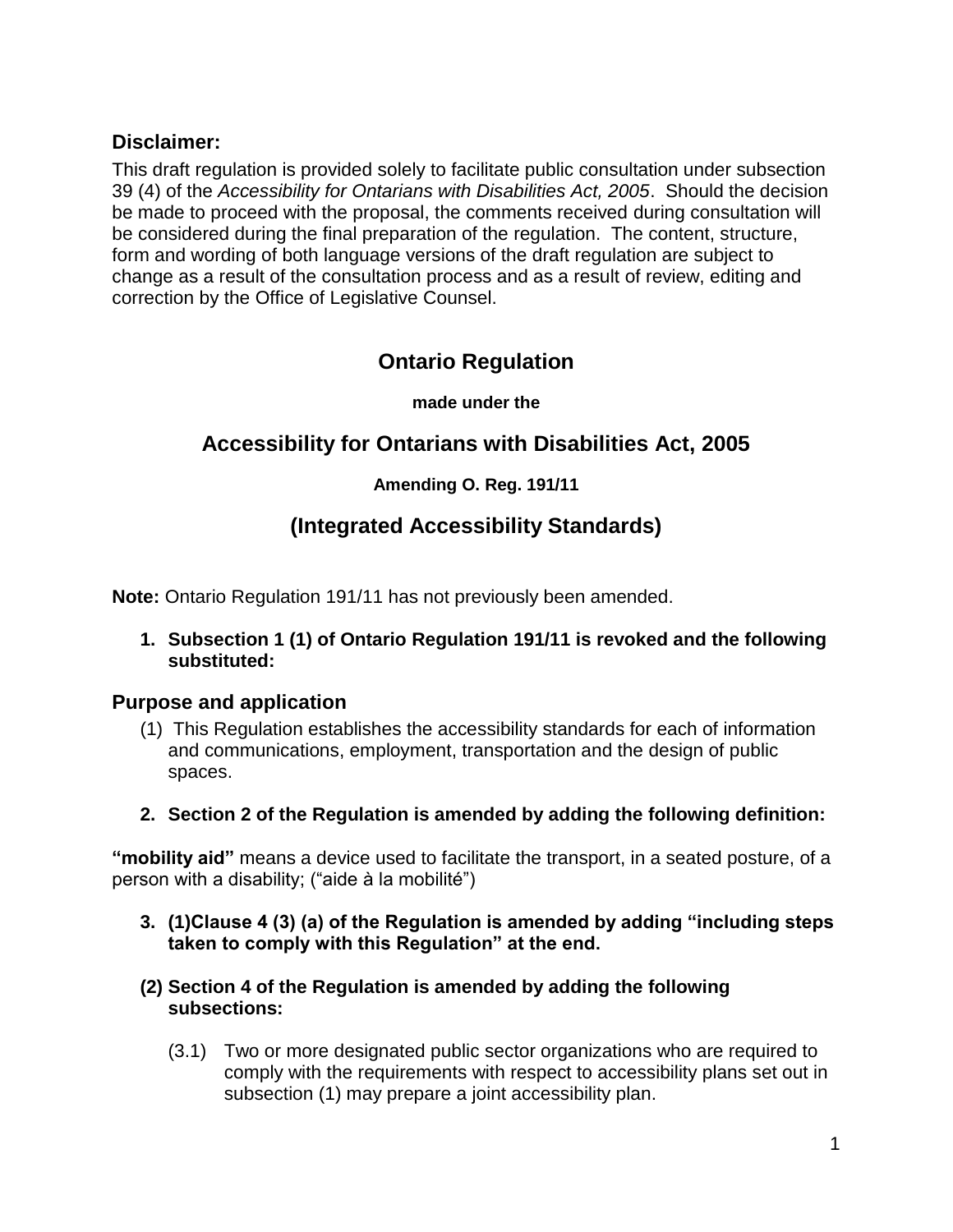- (3.2) A joint accessibility plan prepared in accordance with subsection (3.1) is deemed to be the accessibility plan of each designated public sector organization to which it applies and subsections (2) and (3) apply, with necessary modifications, where designated public sector organizations prepare a joint accessibility plan.
- **4. Subsection 18 (1) of the Regulation is revoked and the following is substituted:**

## **Libraries of educational and training institutions**

- (1) Subject to subsection (2) and where available, the libraries of educational or training institutions that are obligated organizations shall provide, procure or acquire by other means an accessible or conversion ready format of print, digital or multimedia resources or materials for a person with a disability who is a student of the educational or training institute, upon request.
- **5. (1)Subsection 26 (1) of the Regulation is amended by striking out "consult with the employee to" in the portion before clause (a).**
	- **(2) Subsection 26 (2) of the Regulation is amended by adding "In meeting its obligations under subsection (1)," at the beginning.**
- **6. The definition of "mobility aid" in section 33 of the Regulation is revoked.**
- **7. Subsections 49 (1), (2), (3) and (4) of the Regulation are amended by striking out "courtesy seating" wherever it appears and substituting in each case "priority seating".**
- **8. Section 52 of the Regulation is amended by adding the following subsections:**
	- (3.1) Where a conventional transportation system provider provides electronic on-board announcements under clause (2) (a), the conventional transportation provider is not required to provide the same information verbally under subsection (1).

. . . . .

- (4.1) Despite subsection (4), subsection (1) does not apply to subways, light rail, commuter rail and inter-city rail.
- **9. Clause 53 (1) (c) of the Regulation is amended by striking out "courtesy seating" and substituting "priority seating".**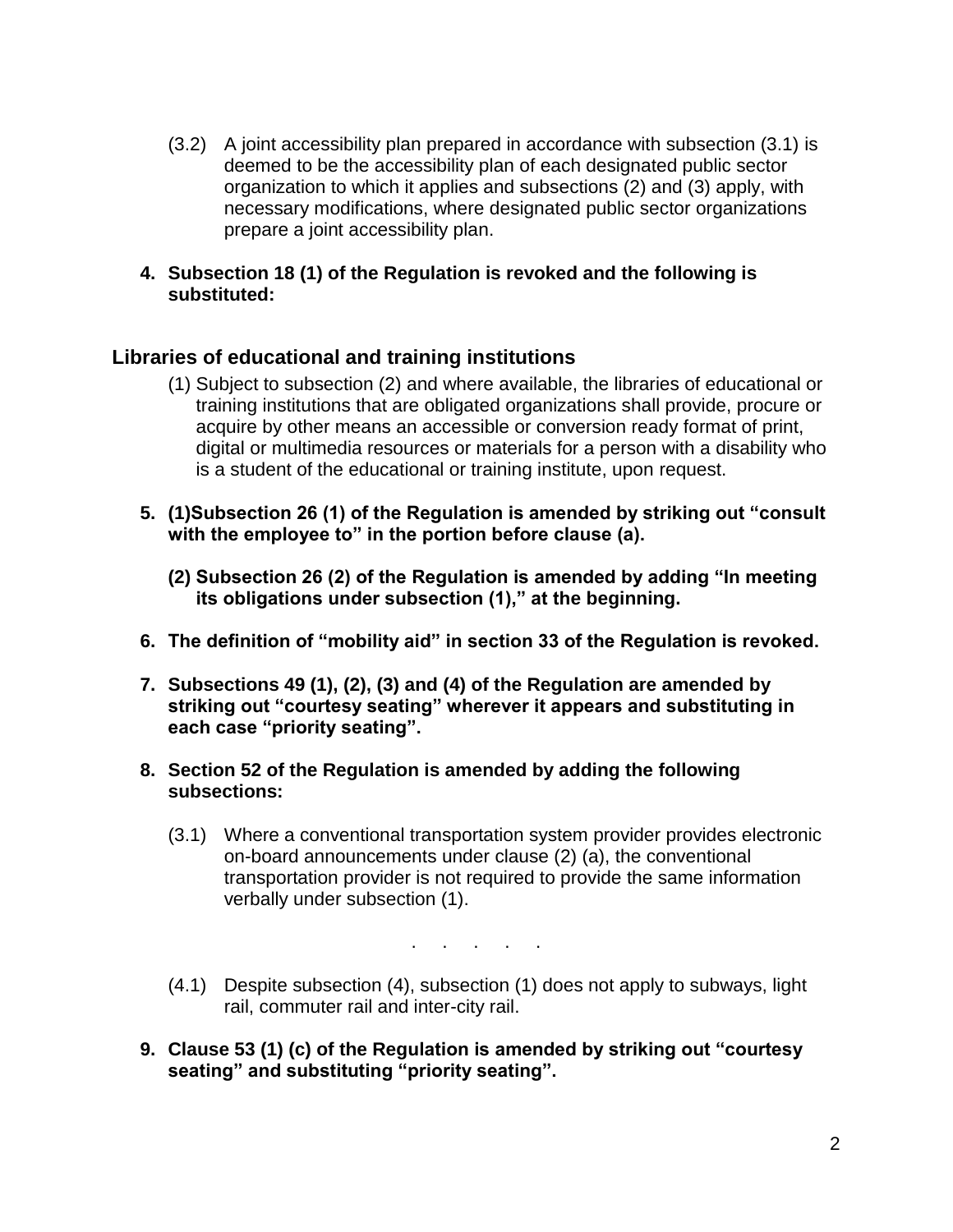**10.Subsection 56 (1) of the Regulation is amended by striking out "courtesy seating" and substituting "priority seating".**

#### **11.Section 78 of the Regulation is amended by adding the following subsection:**

(3.1) Despite subsection (3), a municipality shall limit the participation of the person in the consultation and planning to the extent that is necessary to prevent the person from obtaining an unfair advantage in future bidding for new contracts with the municipality.

## **12.The Regulation is amended by adding the following Part:**

# **Part IV.1 Design of Public Spaces Standards (Accessibility Standards for the Built Environment)**

## **Definitions, Application and Schedule**

## **Definitions**

**80.1** In this Part,

**"amenities"** mean items that are conveniences or services that are usable by the public, examples of which include drinking fountains, benches and garbage receptacles; ("commodités")

**"beach access routes"** means routes that are intended for public pedestrian use and that provide access to a beach recreational level from off-street parking facilities, recreational trails, exterior paths of travel and amenities; ("voie accessible")

**"bevel"** means a small slope that helps an individual in a mobility aid negotiate an elevation change; ("biseau")

**"cross slope"** means the slope that is perpendicular to the direction of travel; ("pente transversale")

**"in-line ramp"** means a ramp that does not change directions; ("rampe en ligne droite")

**"maintenance"** means activities meant to keep existing public spaces and elements in existing public spaces in good working order or to restore the spaces or elements to their original condition, for example by painting or through minor repairs; ("entretien")

**"mm"** means millimetres; ("millimètre")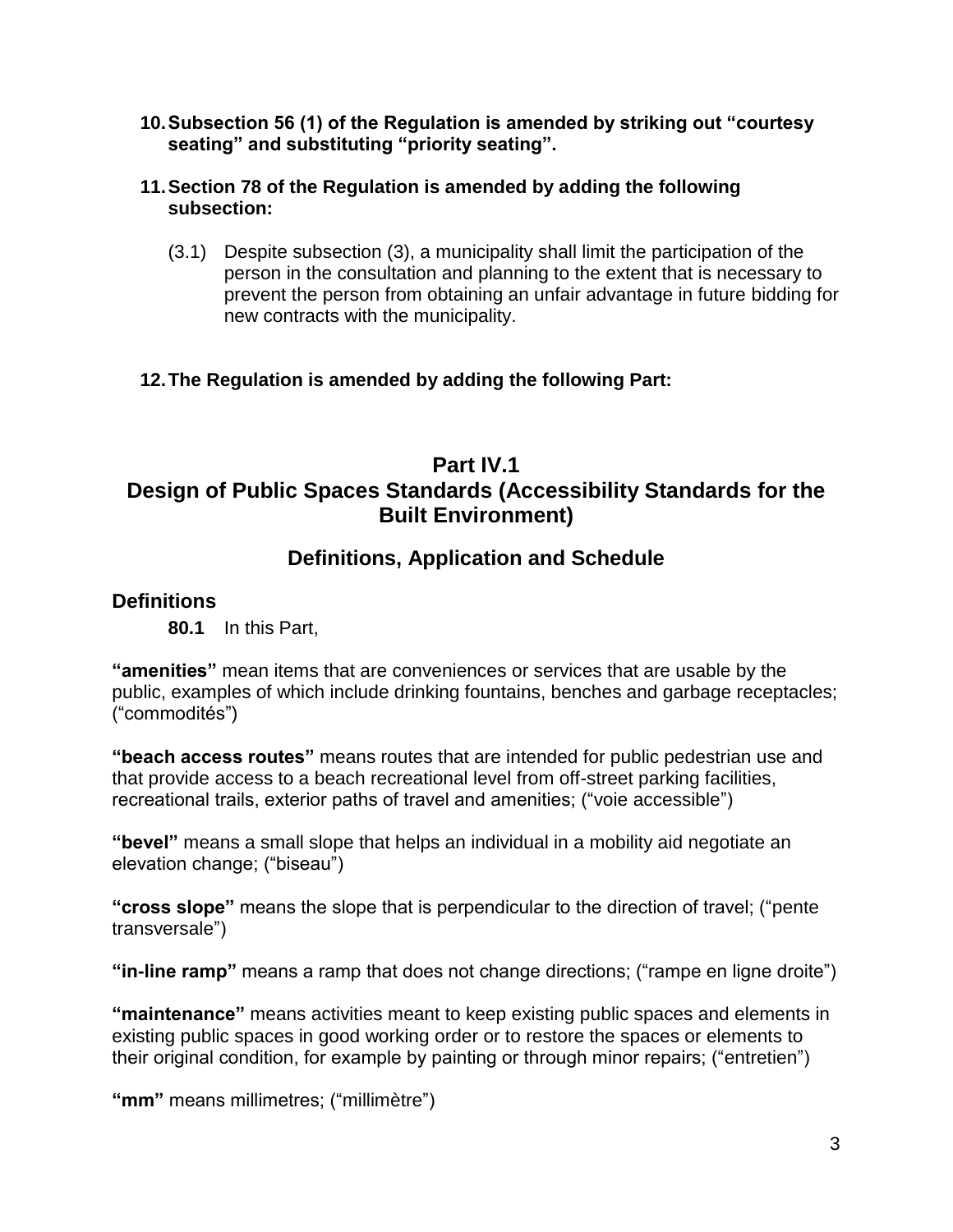**"on-street parking"** includes parking spaces located on highways, as defined under the *Highway Traffic Act*, that provide direct access to shops, offices and other facilities whether or not the payment of a fee is charged; ("stationnement sur rue")

**"off-street parking facilities"** includes open area parking lots and structures, such as garages, intended for the temporary parking of vehicles to which the public has access whether or not the payment of a fee is charged and includes visitor parking spaces in parking facilities; ("installations de stationnement hors rue")

**"recreational trails"** means public pedestrian trails that are predominately used for recreational and leisure purposes; ("sentier récréatif")

**"redeveloped"** means planned significant or substantial changes to public spaces but does not include maintenance activities; ("réaménagé")

**"rest area"** means, in respect of a recreational trail, a dedicated level area that allows a person to stop or sit, but does not require seating; ("aire de repos")

**"running slope"** means the slope that is parallel to the direction of travel; ("pente")

**"vibro-tactile walk indicators"** means pedestrian crossing signal push button devices that vibrate and can be felt through the sense of touch to communicate pedestrian crossing timing in a non-visual way. ("signal de marche vibrotactile")

## **Application**

**80.2**(1) Except as otherwise specified, this Part applies to public spaces that are new or redeveloped on and after the dates set out in the schedule in section 80.4 and that are covered by this Part.

- (2) Except as otherwise specified, this Part,
	- (a) applies to the Government of Ontario, the Legislative Assembly, designated public sector organizations and large organizations; and
	- (b) does not apply to small organizations.

## **Slope ratios**

**80.3** In this Part, the ratios with respect to the slope of something mean that for every one unit of elevation, expressed as the first number in the ratio, the user has the second number in the ratio in length with which to negotiate the one unit of elevation.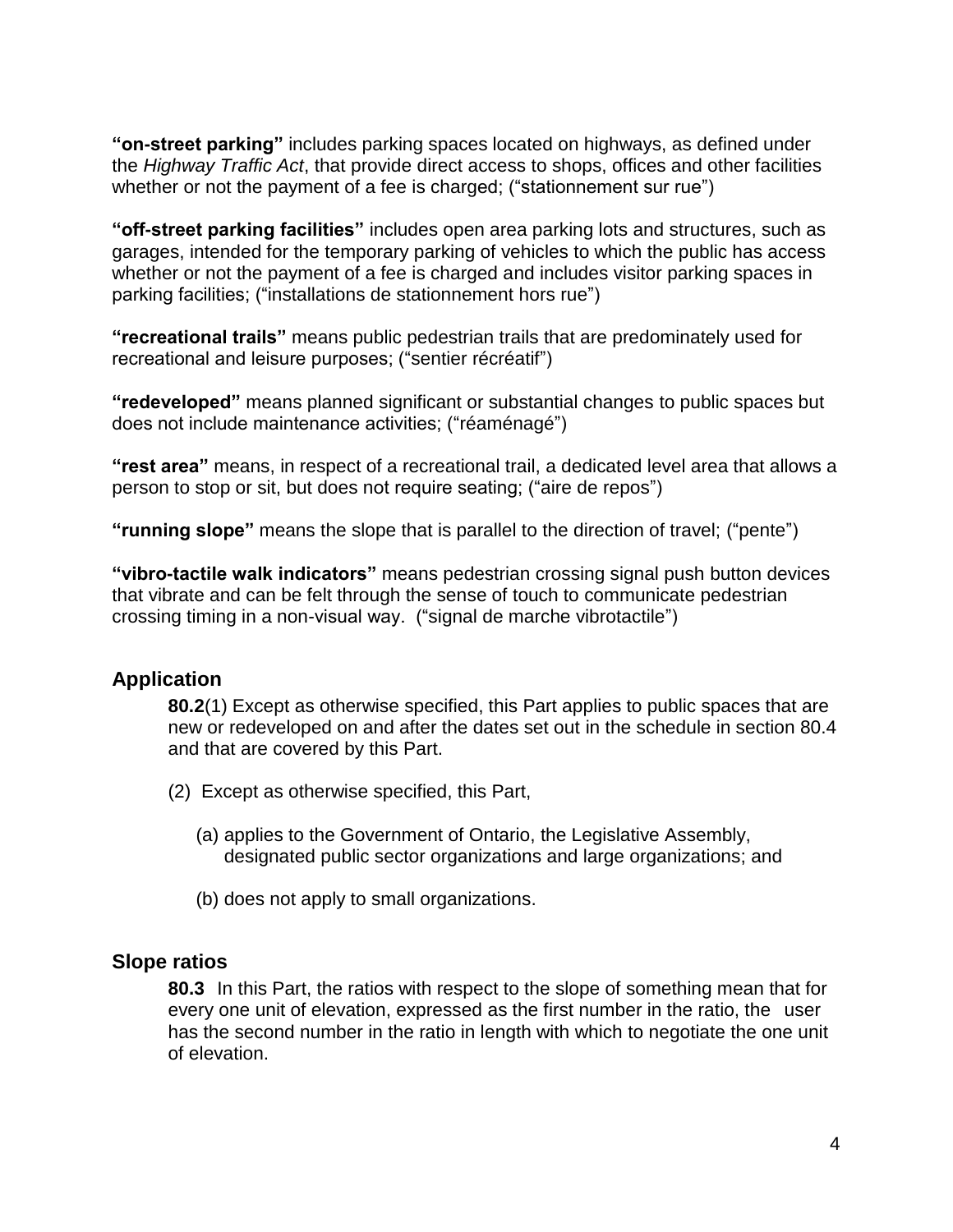## **Schedule**

**80.4** Obligated organizations, including small organizations to the extent that specified standards apply to them, shall meet the requirements set out in this Part in accordance with the following schedule:

- 1. For the Government of Ontario and the Legislative Assembly, January 1, 2015.
- 2. For designated public sector organizations, January 1, 2016.
- 3. For large organizations, January 1, 2017.
- 4. For small organizations, January 1, 2018.

## **Recreational Trails and Beach Access Routes, General**

#### **Trails**

**80.5** This Part applies to recreational trails, but does not apply to the following types of recreational trails:

- 1. Trails intended for cross-country skiing, mountain biking, snowmobiling and the use of off-road vehicles.
- 2. Trails that are not regularly maintained, such as wilderness trails including backcountry trails and portage routes.

## **Beach access routes**

**80.6** This Part applies to beach access routes, including permanent and temporary routes and temporary routes that are established through the use of manufactured goods, which can be removed for the winter months.

## **Consultation, recreational trails**

**80.7**(1) Obligated organizations, other than small organizations, shall consult on the following before they develop new or redevelop existing recreational trails:

- 1. The slope of the trail.
- 2. The need for and location and design of,
	- i. rest areas,
	- ii. passing areas,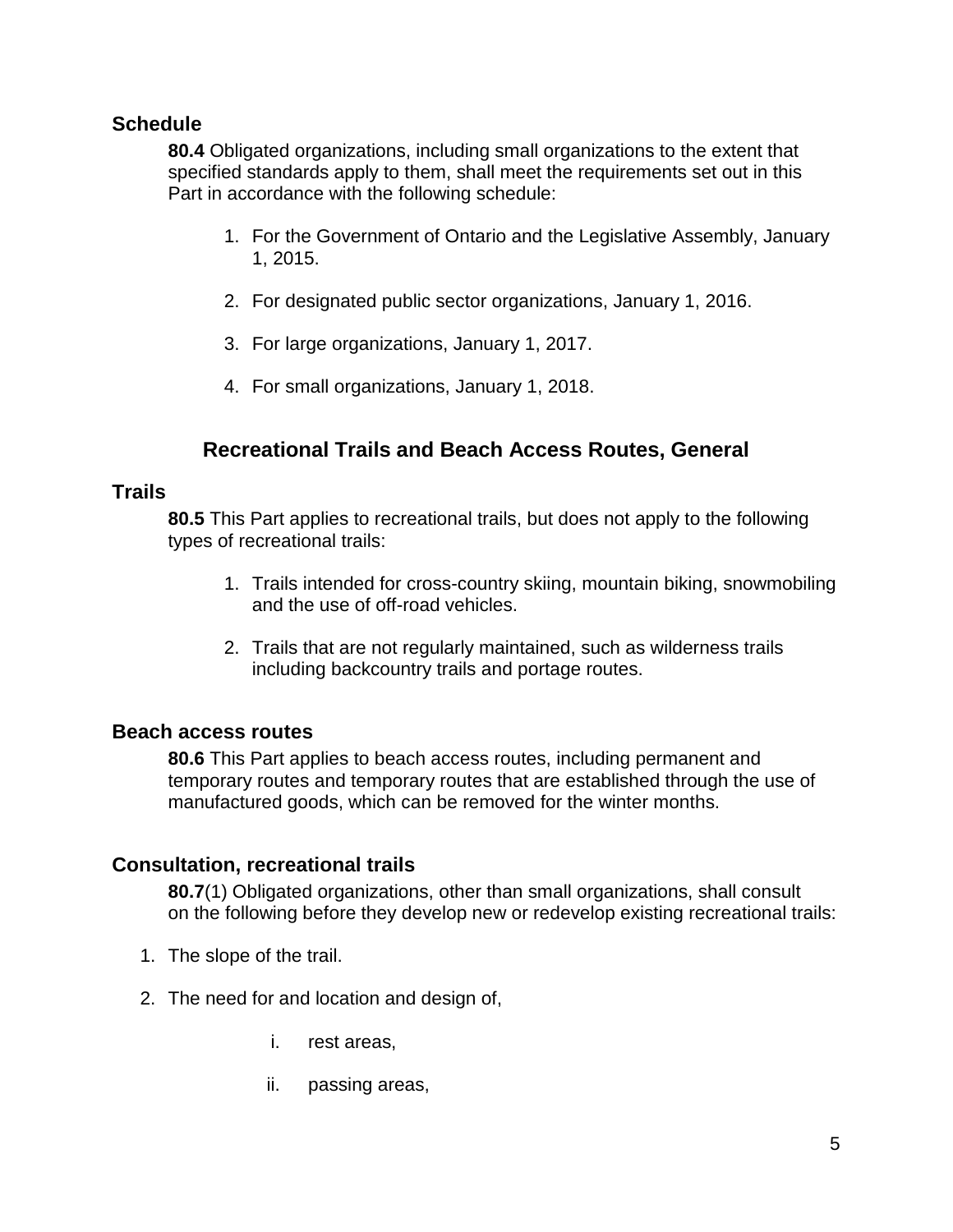- iii. viewing areas, and
- iv. amenities on the trail.
- (2) Obligated organizations, other than small organizations, shall consult on the matters referred to in subsection (1) in the following manner:
	- 1. The Government of Ontario, the Legislative Assembly, designated public sector organizations, other than municipalities, and large organizations must consult with the public and persons with disabilities.
	- 2. Municipalities must consult with their municipal accessibility advisory committees, where one has been established in accordance with subsection 29 (1) or (2) of the Act, the public and persons with disabilities.

## **Technical Requirements for Recreational Trails**

#### **Technical requirements for trails, general**

**80.8**(1) Obligated organizations, other than small organizations, shall ensure that new and redeveloped recreational trails meet the following technical requirements:

- 1. A recreational trail must have a minimum clear width of 1,000 mm.
- 2. A recreational trail must have a clear height that provides a minimum head room clearance of 2,100 mm above the trail.
- 3. The surface of the recreational trail must be firm and stable.
- 4. Where a recreational trail has openings in its surface,
	- i. the openings must not allow passage of an object that has a diameter of more than 13 mm, and
	- ii. any elongated openings must be orientated approximately perpendicular to the direction of travel.
- 5. Where the trail is constructed adjacent to water, a recreational trail must be provided with edge protection that meets the following requirements:
	- i. The edge protection must constitute an elevated barrier that runs along the edge of the recreational trail and must prevent users of the trail from slipping over the edge.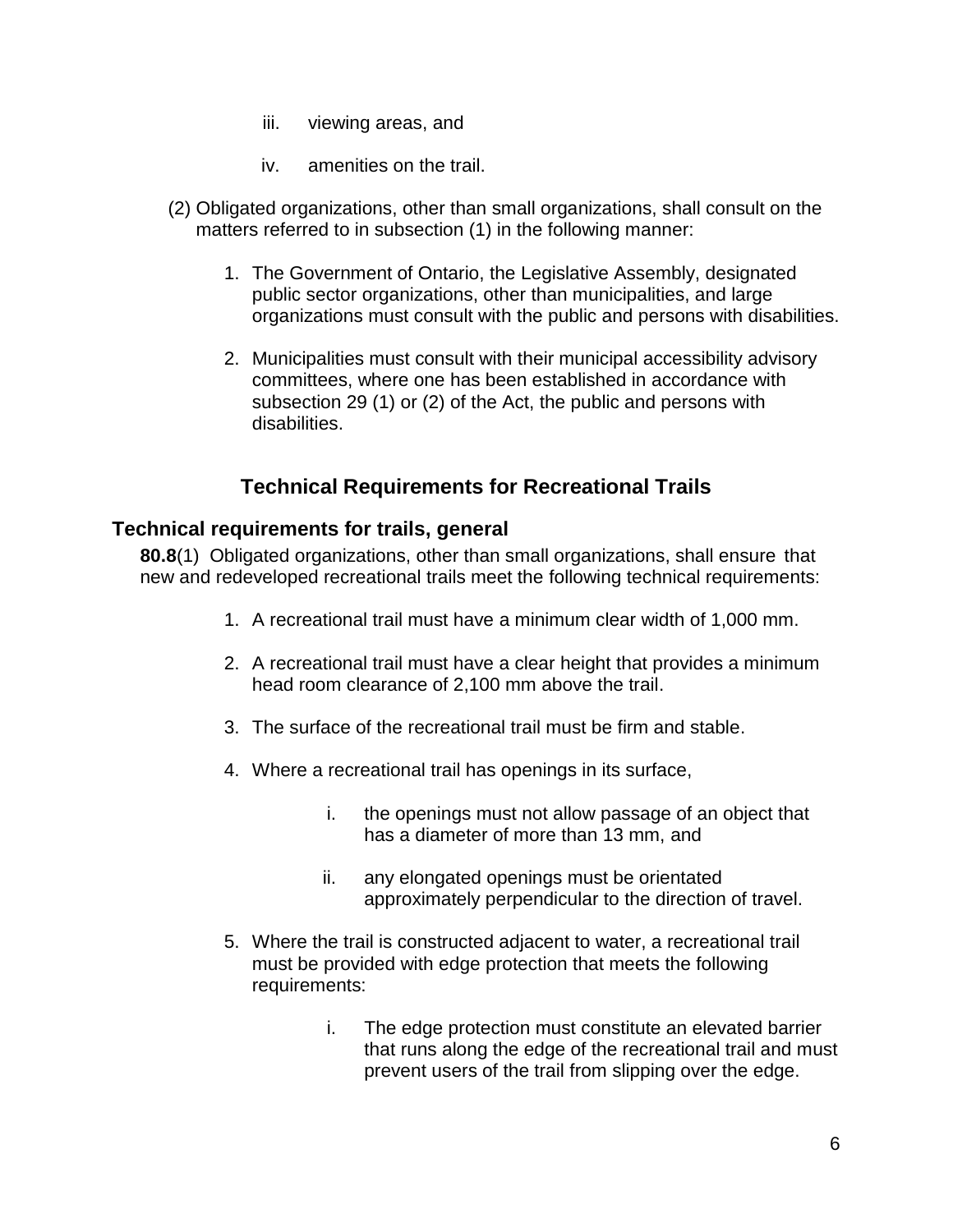- ii. The top of the edge protection must be at least 50 mm above the trail surface.
- iii. The edge protection must be designed so as not to impede the drainage of the trail surface.
- 6. Despite paragraph 5, where there is a handrail of between 865 mm and 965 mm that runs along the edge of the recreational trail that is adjacent to water, edge protection does not have to be provided.
- 7. The entrance to the recreational trail must provide a clear opening of between 850 mm and 1,000 mm, whether the entrance is a gate, bollard or other entrance design.
- 8. A recreational trail must have at its start signage that provides the following information:
	- i. The length of the trail.
	- ii. The type of surface of which the trail is constructed.
	- iii. The average and the minimum trail width.
	- iv. The average running slope and maximum cross slope.
	- v. The location of amenities, where provided.
	- (2) The signage referred to in paragraph 8 of subsection (1) must have text that,
		- (a) is high colour-contrasted with its background in order to assist with visual recognition; and
		- (b) has the appearance of solid characters.
	- (3) Where other media is used to provide information about a recreational trail, such as websites or brochures, the media must provide the same information as listed in paragraph 8 of subsection (1).

## **Technical Requirements for Beach Access Routes**

#### **Technical requirements for beach access routes, general**

**80.9** Obligated organizations, other than small organizations, shall ensure that new and redeveloped beach access route designs meet the following technical requirements: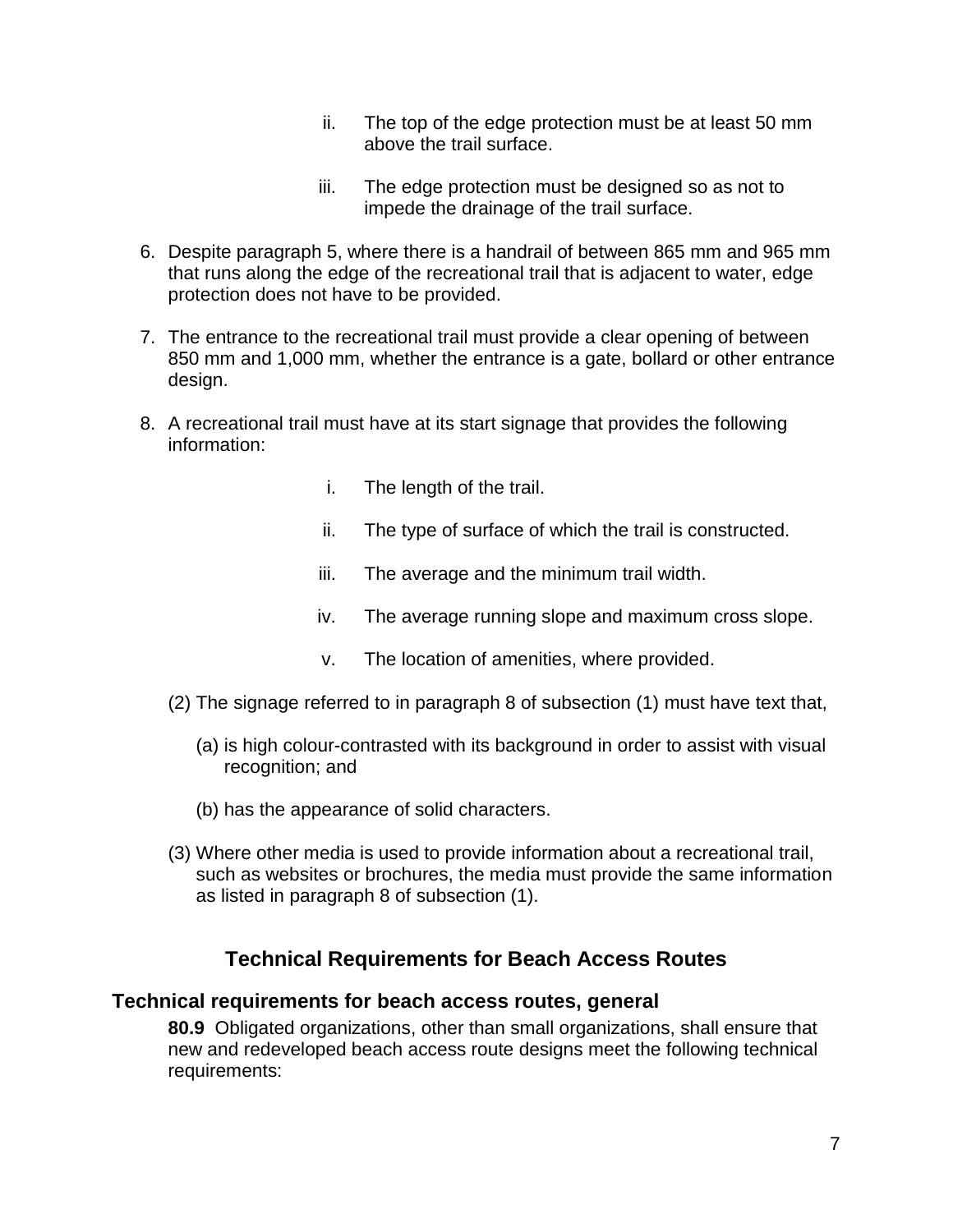- 1. The beach access route must have a sufficiently clear width to permit people using mobility aids,
	- i. to access the land portion of a beach where recreation normally occurs, and
	- ii. to turn around.
- 2. A beach access route must have a clear height that provides a minimum head room clearance of 2,100 mm above the beach access route.
- 3. The surface of the beach access route must be firm and stable.
- 4. Where the surface area of the beach access route is constructed, that is where the surface area is not natural, the surface area must meet the following requirements:
	- i. It must have a 1:2 bevel at changes in level between 6 mm and 13 mm.
	- ii. The maximum cross slope of the beach access route must be no more than 1:50.
	- iii. It must have a running slope of between 1:10 and 1:12 at changes in level between 14 mm and 200 mm.
	- iv. It must have a ramp that meets the requirements of section 80.12 where there are changes in level greater than 200 mm.
	- v. Any openings in the surface of the beach access route must not allow passage of an object with a diameter of more than 13 mm.
	- vi. Any elongated openings in the beach access route, such as gratings, must be oriented approximately perpendicular to the direction of travel.
- 5. The maximum cross slope of the beach access route where the surface is not constructed must be the minimum slope required for drainage.
- 6. The maximum running slope of the beach access route is 1:10.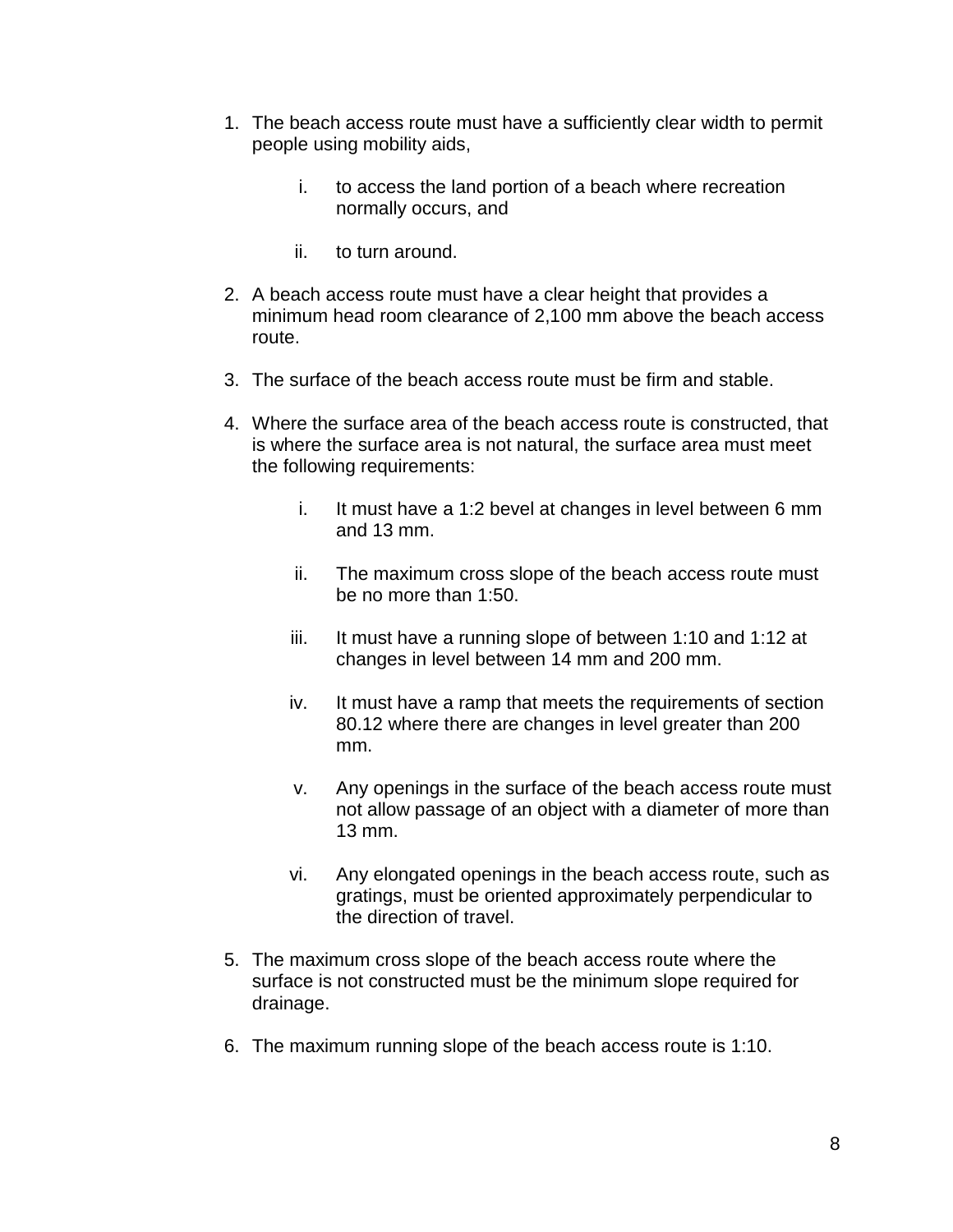7. The entrance to the beach access route must provide a clear opening of between 850 mm and 1,000 mm, whether the entrance is a gate, bollard or other entrance design.

## **Technical Requirements Common to Recreational Trails and Beach Access Routes**

## **Common technical requirements, general**

**80.10** Obligated organizations, other than small organizations, shall ensure that new and redeveloped recreational trails and beach access routes meet the technical requirements set out in this Part in respect of boardwalks and ramps.

#### **Boardwalks**

**80.11** Where a recreational trail or beach access route is equipped with a boardwalk, the boardwalk must meet the following requirements:

- 1. The boardwalk must have a minimum clear width of 1,000 mm.
- 2. The boardwalk must have a minimum headroom clearance of 2,100 mm.
- 3. The boardwalk must be made of firm and stable surface material.
- 4. The boardwalk must not have any openings in the surface that allow the passage of an object with a diameter of more than 13 mm.
- 5. The boardwalk must include edge protection that is at least 50 mm in height.
- 6. If a boardwalk has running slopes that are steeper than 1:20, the running slopes must meet the requirements for ramps set out in section 80.12.

#### **Ramps**

**80.12** Where a recreational trail or beach access route is equipped with ramps, the ramps must meet the following requirements:

1. Ramps must have a minimum clear width of 900 mm.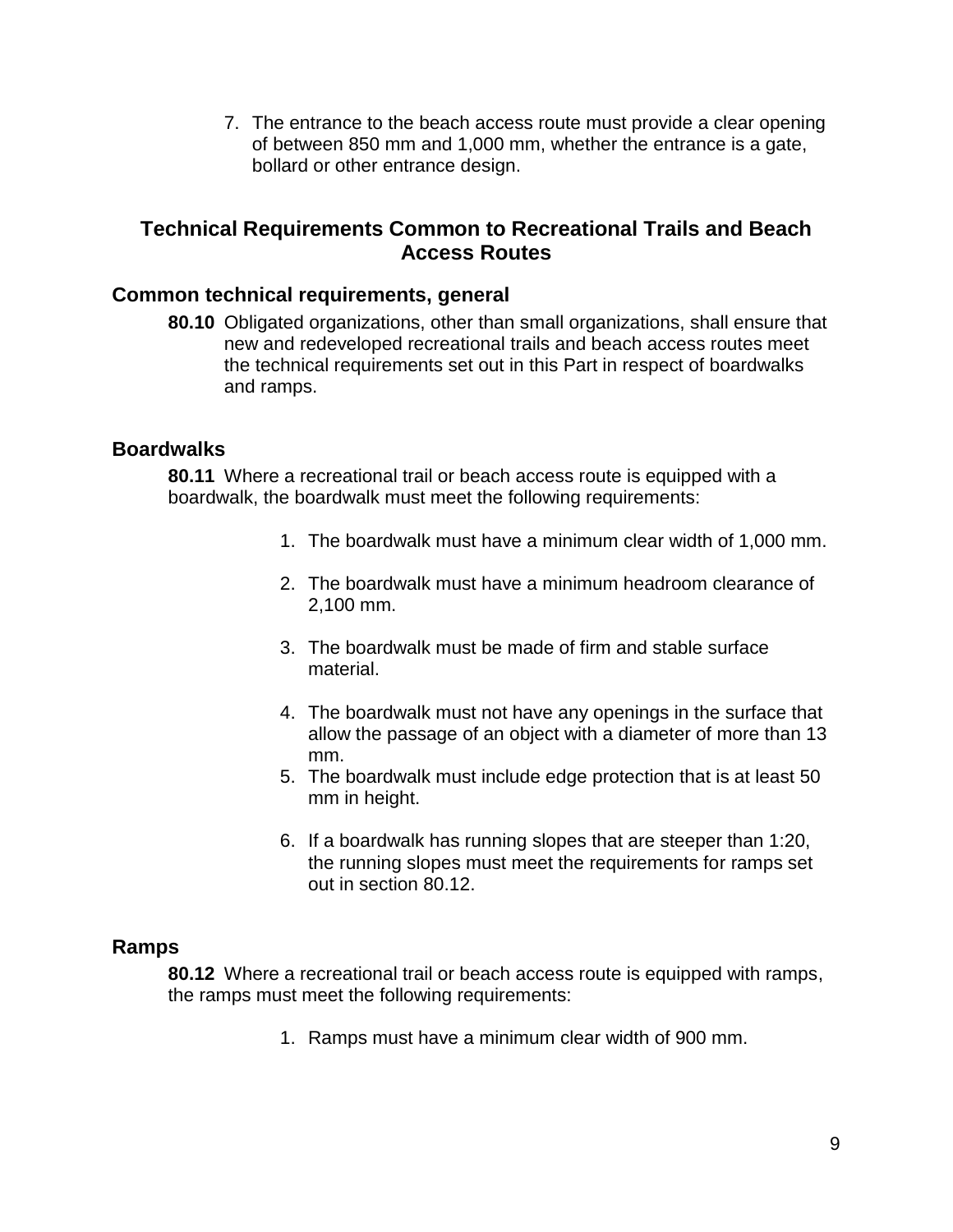- 2. Ramps must have a minimum headroom clearance of 2,100 mm.
- 3. Ramps must be made of firm and stable surface material.
- 4. Ramps must have a maximum running slope of no more than 1:10.
- 5. Ramps must not have any openings in the surface that allow the passage of an object with a diameter of more than 13 mm.
- 6. Ramps must be equipped with handrails on both sides of the ramp and the handrails must,
	- i. be continuously graspable along their entire length and have circular cross-section with an outside diameter not less than 30 mm and not more than 40 mm, or any non-circular shape with a graspable portion that has a perimeter not less than 100 mm and not more than 155 mm and whose largest crosssectional dimension is not more than 57 mm,
	- ii. be not less than 865 mm and not more than 965 mm high, measured vertically from the surface of the ramp, except that handrails not meeting these requirements are permitted if they are installed in addition to the required handrail,
	- iii. be terminated in a manner that will not obstruct pedestrian travel or create a hazard,
	- iv. extend horizontally not less than 300 mm beyond the top and bottom of the ramp, and
	- v. be provided with a clearance of not less than 50 mm between the handrail and any wall to which it is attached.
- 7. Where ramps are more than 2,200 mm in width, one or more intermediate handrails which are continuous between landings shall be provided and located so that there is no more than 1,650 mm between handrails; the handrails must meet the requirements set out in paragraph 6.
- 8. Ramps must have a wall or guard on both sides and where a guard is provided, it must,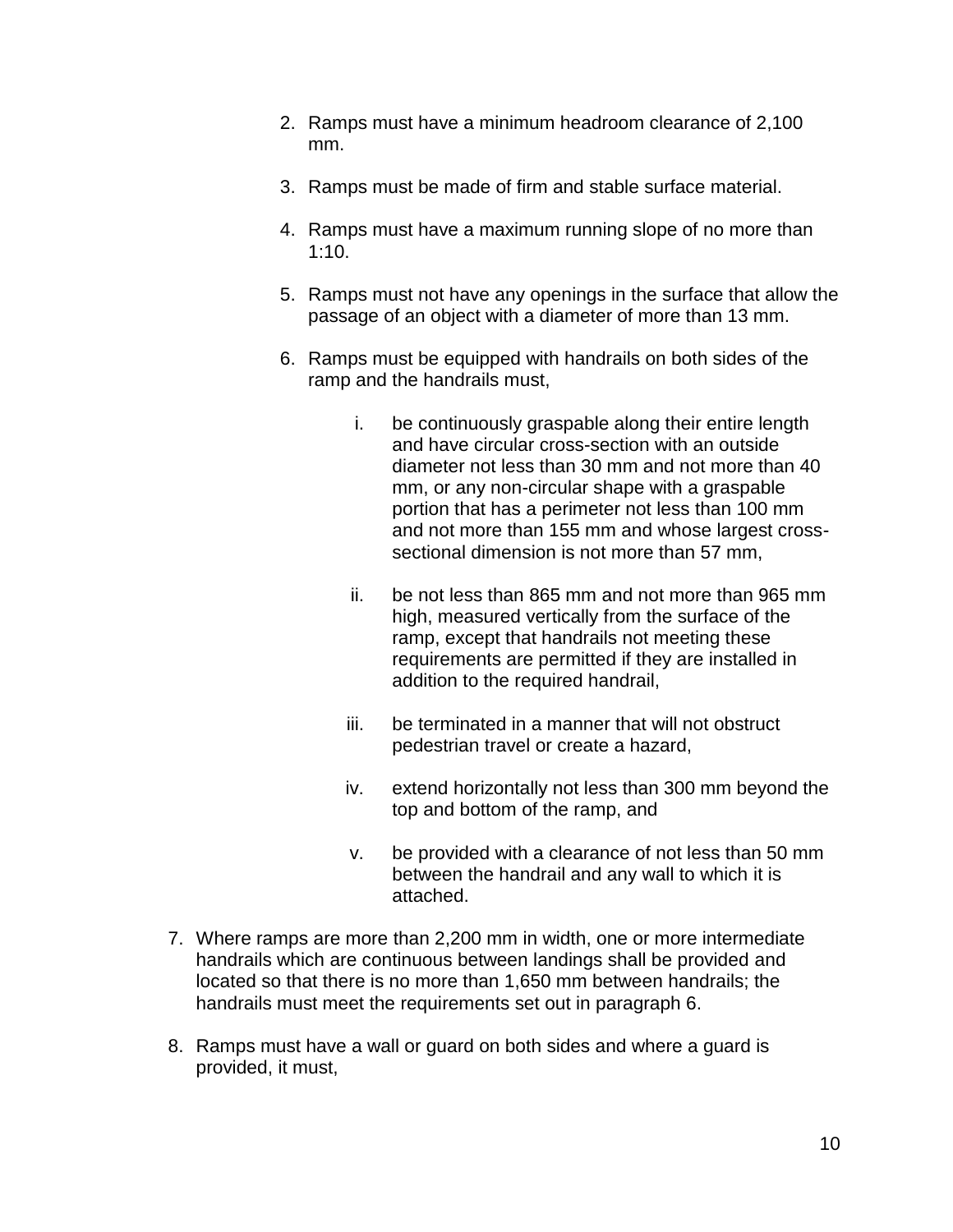- i. be not less than 1,070 mm measured vertically to the top of the guard from the ramp surface, and
- ii. be designed so that no member, attachment or opening located between 140 mm and 900 mm above the ramp surface being protected by the guard will facilitate climbing.
- 9. Ramps must have edge protection that is provided,
	- i. with a curb at least 50 mm high on any side of the ramp where no solid enclosure or solid guard is provided, and
	- ii. with railings or other barriers that extend to within 50 mm of the finished ramp surface.
- 10.Ramps must be provided with landings that meet the following requirements:
	- i. Landings must be provided,
		- A. at the top and bottom of the ramp,
		- B. where there is an abrupt change in the direction of the ramp, and
		- C. at horizontal intervals not greater than nine metres apart.
	- ii. Landings must be a minimum of 1,670 mm by 1,670 mm at the top and bottom of the ramp and where there is an abrupt change in direction of the ramp.
	- iii. Landings must be a minimum of 1,670 mm in length and at least the same width of the ramp for an in-line ramp.
	- iv. Landings must have a cross slope that is not steeper that 1:50.

## **Exceptions to the Requirements for Recreational Trails and Beach Access Routes**

## **Exceptions, limitations**

**80.13** Where an exception is provided to a requirement that applies to a recreational trail or a beach access route, the exception applies solely,

(a) to the particular requirement for which the exception is allowed and not to any other requirement that applies to the recreational trail or beach access route; and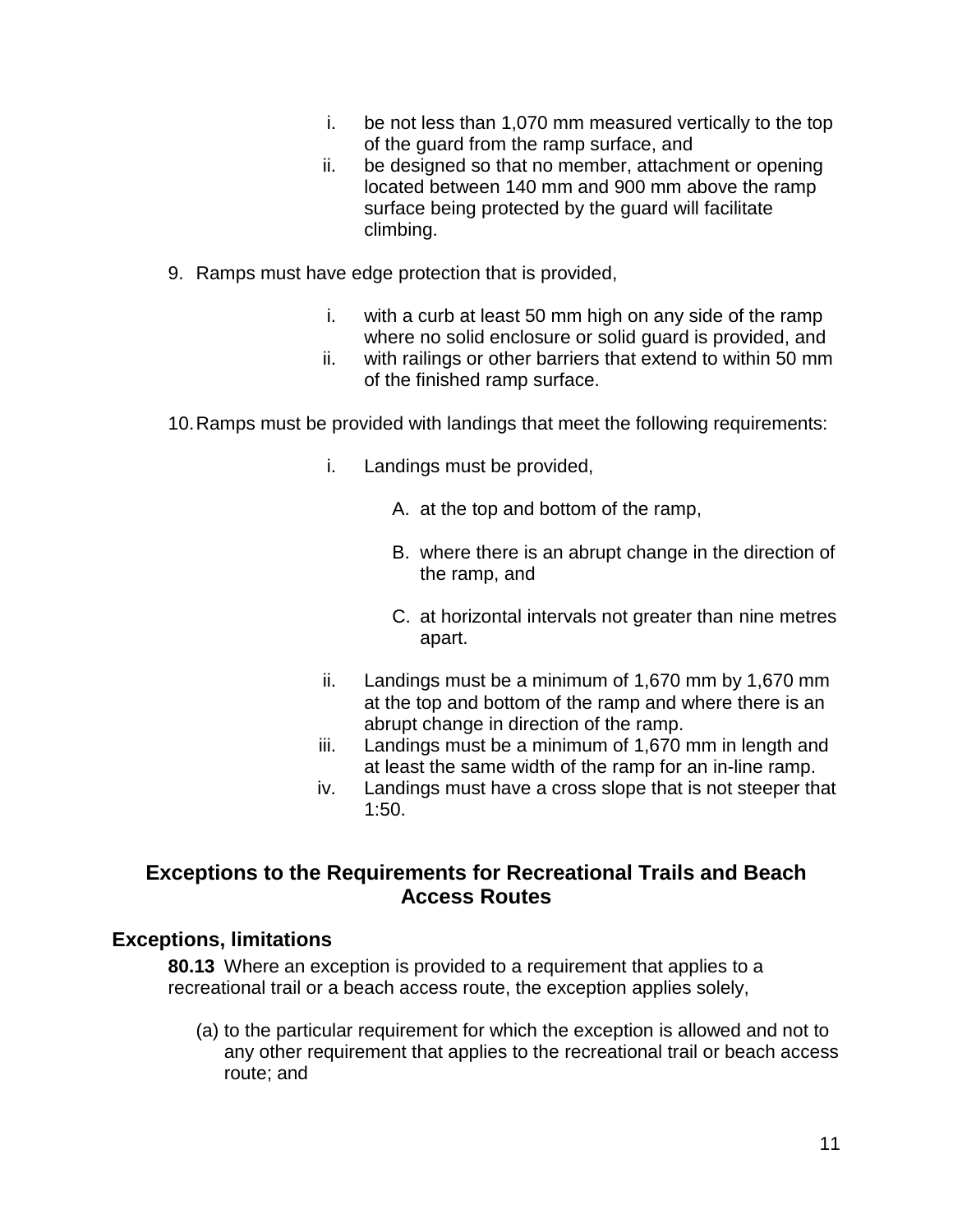(b) to the portion of the recreational trail or beach access route for which it is claimed and not to the recreational trail or beach access route in its entirety.

### **Exceptions, general**

**80.14** Exceptions to the requirements that apply to recreational trails and beach access routes are permitted where obligated organizations, other than small organizations, can demonstrate one or more of the following:

- 1. The requirements or some of them would erode the heritage attributes, as defined under the *Ontario Heritage Act*, of a property,
	- i. listed in a municipal register as being of cultural heritage under section 27 of that Act,
	- ii. designated by a municipality as being a property of cultural heritage value or interest under section 29 of that Act,
	- iii. included in a heritage conservation district designated by a municipality under section 41 of that Act,
	- iv. designated by the Minister of Culture under section 34.5 of that Act as a property of cultural heritage value or interest of provincial significance, or
	- v. designated as having national historic significance by the Minister of the Environment for Canada on the advice of the Historic Sites and Monuments Board of Canada.
- 2. The requirements or some of them would affect natural habitats for extirpated, endangered or threatened species as classified under the *Endangered Species Act, 2007*.
- 3. It is not practicable to comply with the requirements or some of them because existing physical or site constraints prohibit modification or addition of elements, spaces or features, such as where surrounding rocks bordering the recreational trail or beach access route impede achieving the required clear width or where the clear height of the recreational trail or beach access route requirements would result in permanently damaging vegetation growth.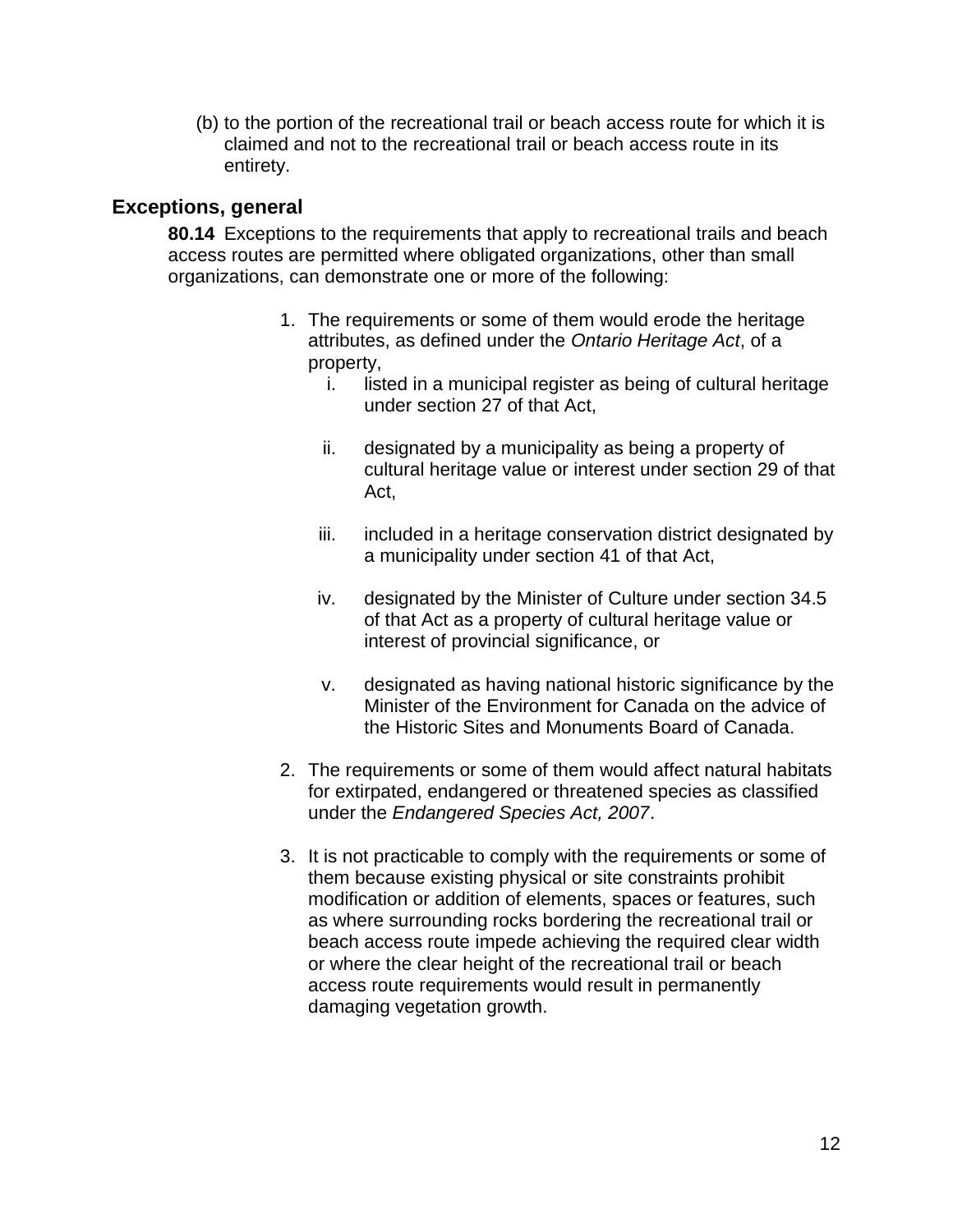## **Outdoor Public Use Eating Areas**

#### **Outdoor public use eating areas, application**

**80.15** The requirements in section 80.23 apply to outdoor public use eating areas that consist of tables that are found in public areas, such as in public parks, on hospital grounds and on university campuses.

### **Outdoor public use eating areas, general requirements**

**80.16** Obligated organizations, other than small organizations, shall ensure that new and redeveloped outdoor public use eating areas meet the following requirements:

- 1. A minimum of 20 per cent of the tables that are provided must be accessible to people using mobility aids by having knee and toe clearance underneath the table; in no case, shall there be fewer than one table in an outdoor public use eating area that meets this requirement.
- 2. The ground surface leading to and under tables that are accessible to people using mobility aids must be level, firm and stable.
- 3. Tables that are accessible to people using mobility aids must have clear ground space around them that allows for a forward approach to the tables.

## **Outdoor Play Spaces**

#### **Outdoor play spaces, application**

**80.17** This Part applies to outdoor play spaces that consist of an area that may contain play equipment, such as swings, or features such as logs, rocks, sand or water where the equipment or features are designed to provide play opportunities and experiences for children and caregivers.

## **Outdoor play spaces, accessibility in design**

**80.18** Obligated organizations, other than small organizations, shall incorporate accessibility features for children and caregivers with various disabilities into the design of outdoor play spaces when developing new or redeveloping existing play spaces.

#### **Outdoor play spaces, consultation requirements**

**80.19** When developing new or redeveloping existing outdoor play spaces, obligated organizations, other than small organizations, shall consult on the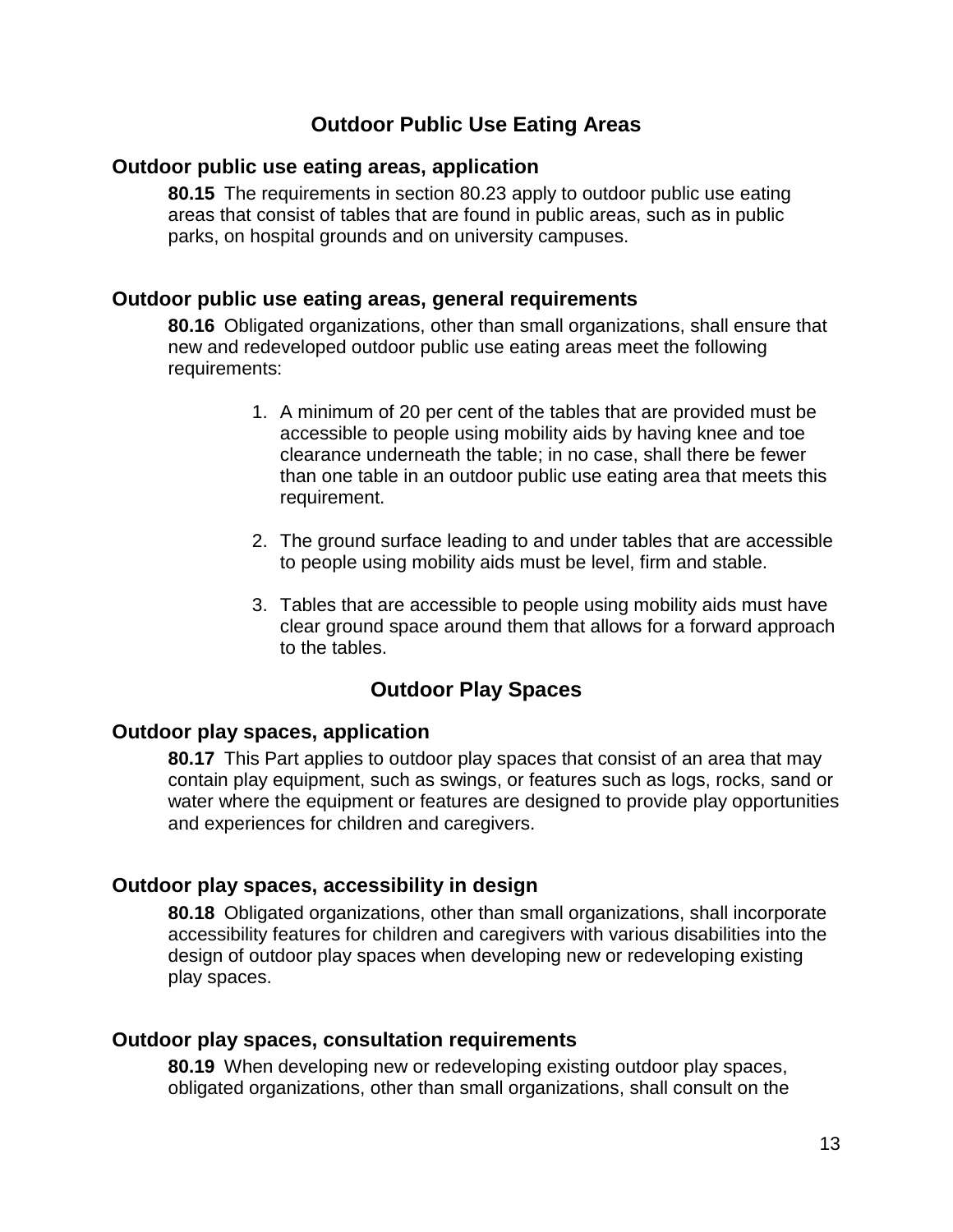needs of children and caregivers with disabilities and shall do so in the following manner:

- 1. The Government of Ontario, the Legislative Assembly, designated public sector organizations, other than municipalities, and large organizations must consult with the public and persons with disabilities.
- 2. Municipalities must consult with their municipal accessibility advisory committees, where one has been established in accordance with subsection 29 (1) or (2) of the Act, the public and persons with disabilities.

## **Exterior Paths of Travel**

#### **Exterior paths of travel, application**

**80.20** (1)This Part applies to exterior paths of travel that are outdoor sidewalks or walkways designed for pedestrian travel that serve a functional purpose and are not intended to provide a recreational experience.

(2) This Part does not apply to barrier free paths of travel regulated under Ontario Regulation 350/06 (Building Code) made under the *Building Code Act, 1992*.

## **Exterior paths of travel, general obligation**

**80.21** Obligated organizations, other than small organizations, shall ensure that new and redeveloped exterior paths of travel meet the requirements set out in this Part.

## **Exterior paths of travel, technical requirements**

**80.22** When developing new or redeveloping existing exterior paths of travel obligated organizations, other than small organizations, shall ensure that new and redeveloped exterior paths of travel meet the following requirements:

- 1. The surface must be firm and stable.
- 2. The surface must be slip resistant.
- 3. The exterior path must have a clear width of 1,500 mm, but this clear width can be reduced to 1,200 mm where the exterior path connects with a curb ramp.
- 4. Where the head room clearance is less than 2,100 mm over a portion of the exterior path, a rail or other barrier with a leading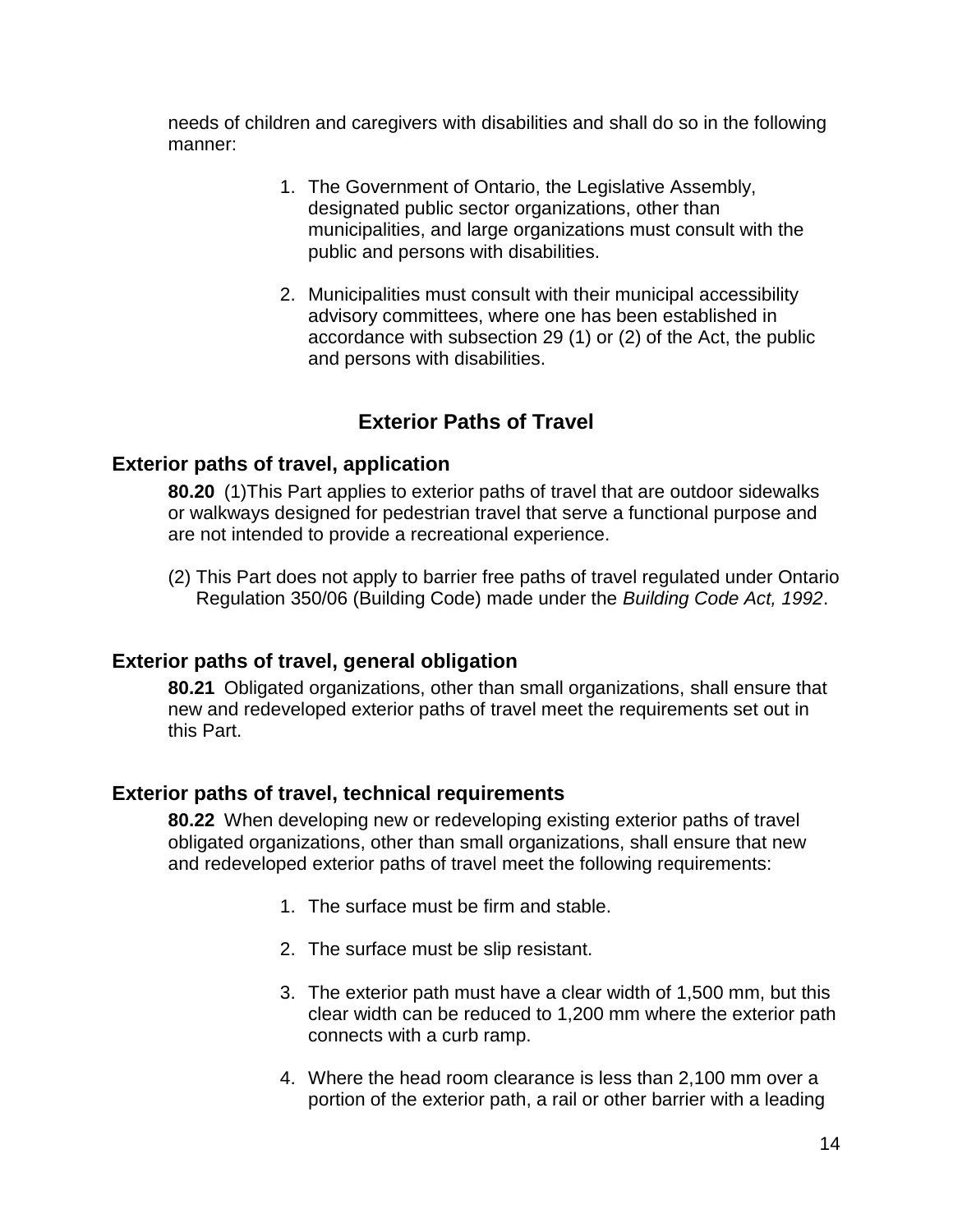edge that is cane detectable must be provided around the object that is obstructing the head room clearance.

- 5. The maximum running slope of the exterior path must be no more than 1:20, but where the exterior path is a sidewalk, it can have a slope of greater than 1:20 but it cannot be steeper than the slope of the adjacent roadway.
- 6. The maximum cross slope must be no greater than 1:50.
- 7. Where there are changes in level, the exterior path must,
	- i. include a maximum bevel of 1:2, where the change is between 6 mm and 13 mm,
	- ii. include a 1:8 to a 1:10 slope, where the change is between 14 mm and 74 mm,
	- iii. include a 1:10 to a 1:12 slope, where the change is between 75 mm and 200 mm, and
	- iv. include a ramp that meets the requirements of section 80.23, where the change is greater than 200 mm.
- 8. Gates, bollards and other entrance designs must provide a minimum clear opening of 850 mm.
- 9. Where an exterior path has openings in its surface,
	- i. the openings must not allow passage of an object that has a diameter of more than 13 mm, and
	- ii. any elongated openings, such as a grating, must be oriented approximately perpendicular to the direction of travel.

## **Exterior paths of travel, ramps**

**80.23**(1) Where exterior paths of travel are equipped with ramps, the ramps must meet the following requirements:

1. Ramps must be made of firm and stable material.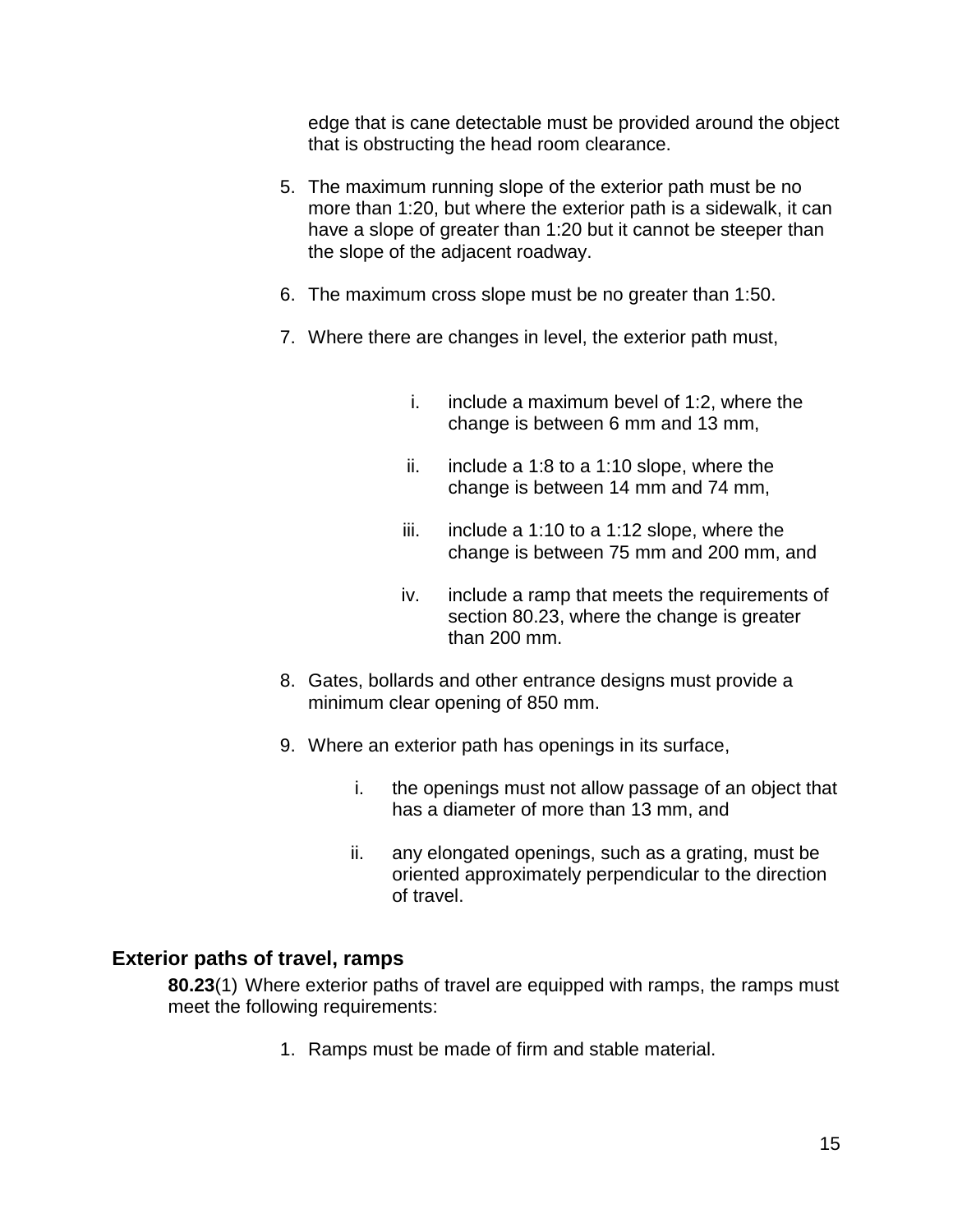- 2. Ramps must have a slip-resistant surface.
- 3. Ramps must have a minimum clear width of 900 mm.
- 4. Ramps must have a maximum running slope of no more than 1:15.
- 5. Landings must be provided,
	- i. at the top and bottom of a ramp,
	- ii. where there is an abrupt change in direction on the ramp, and
	- iii. at horizontal intervals not greater than nine metres apart.
- 6. Landings must meet the following requirements:
	- i. Landings must be a minimum of 1,670 mm by 1,670 mm at the top and bottom of the ramp and where there is an abrupt change in direction on the ramp.
	- ii. Landings must be a minimum of 1,670 mm in length and at least the same width of the ramp for an in-line ramp.
	- iii. Landings must have a cross slope that is not steeper than 1:50.
- 7. Handrails must be included on both sides of the ramp and must,
	- i. be continuously graspable along their entire length and have circular cross-section with an outside diameter not less than 30 mm and not more than 40 mm, or any non-circular shape with a graspable portion that has a perimeter not less than 100 mm and not more than 155 mm and whose largest crosssectional dimension is not more than 57 mm,
	- ii. be not less than 865 mm and not more than 965 mm high, measured vertically from the surface of the ramp, except that handrails not meeting these requirements are permitted provided they are installed in addition to the required handrail,
	- iii. be terminated in a manner that will not obstruct pedestrian travel or create a hazard,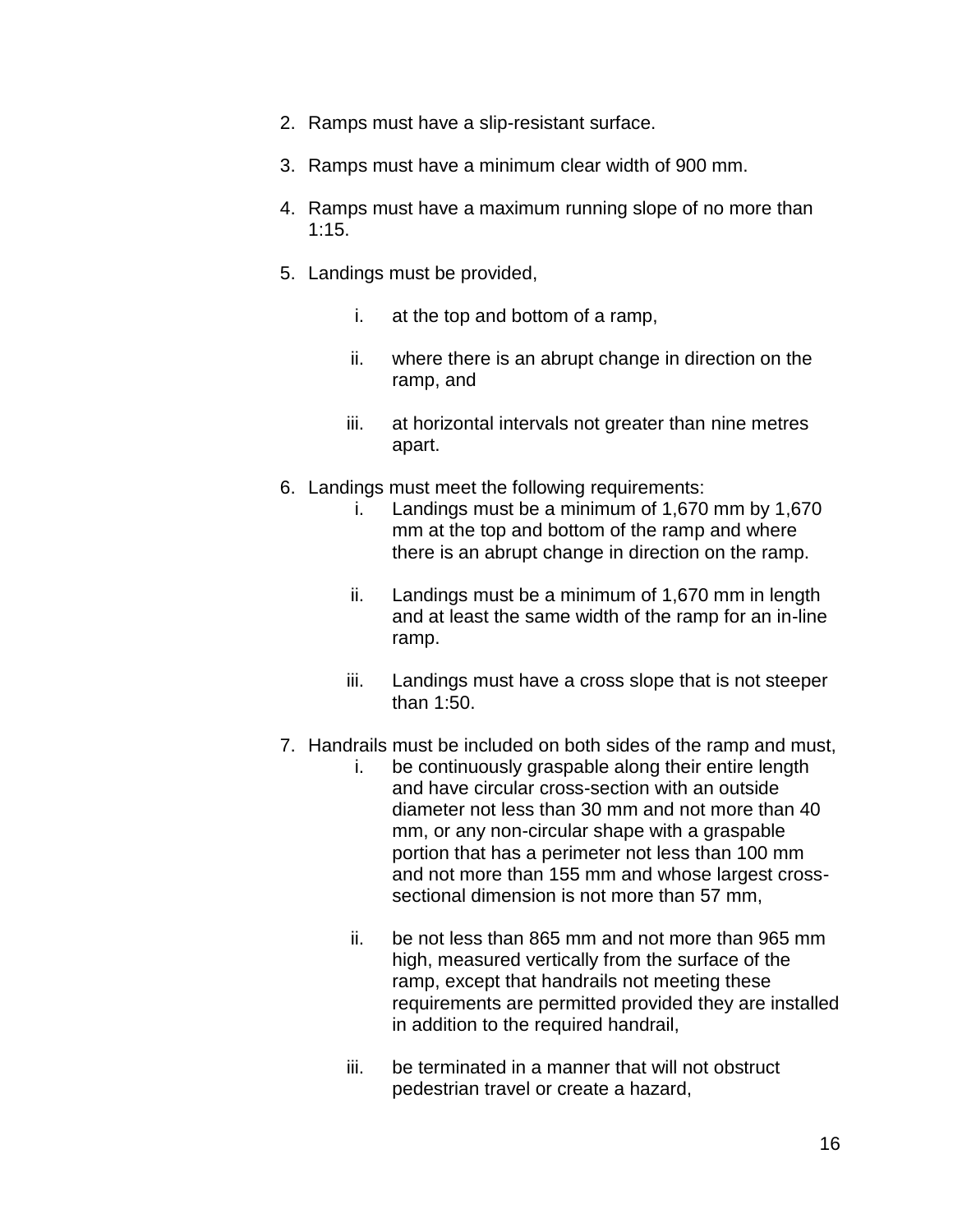- iv. extend horizontally not less than 300 mm beyond the top and bottom of the ramp,
- v. be provided with a clearance of not less than 50 mm between the handrail and any wall to which it is attached, and
- vi. be designed and constructed such that handrails and their supports will withstand the loading values obtained from the non-concurrent application of a concentrated load not less than 0.9 kN applied at any point and in any direction for all handrails and a uniform load not less than 0.7 kN/metre applied in any direction to the handrail.
- 8. Where ramps are more than 2,200 mm in width, one or more intermediate handrails which are continuous between landings shall be provided and located so that there is no more than 1,650 mm between handrails; the handrails must meet the requirements set out in paragraph 7.
- 9. Ramps must have a wall or guard on both sides and where a guard is provided, it must,
	- i. be not less than 1,070 mm measured vertically to the top of the guard from the ramp surface, and
	- ii. be designed so that no member, attachment or opening located between 140 mm and 900 mm above the ramp surface being protected by the guard will facilitate climbing.

10.Ramps must have edge protection that is provided,

- i. with a curb at least 50 mm high on any side of the ramp where no solid enclosure or solid guard is provided, and
- ii. with railings or other barriers that extend to within 50 mm of the finished ramp surface.

(2) In this section,

"kN" means kilonewtons.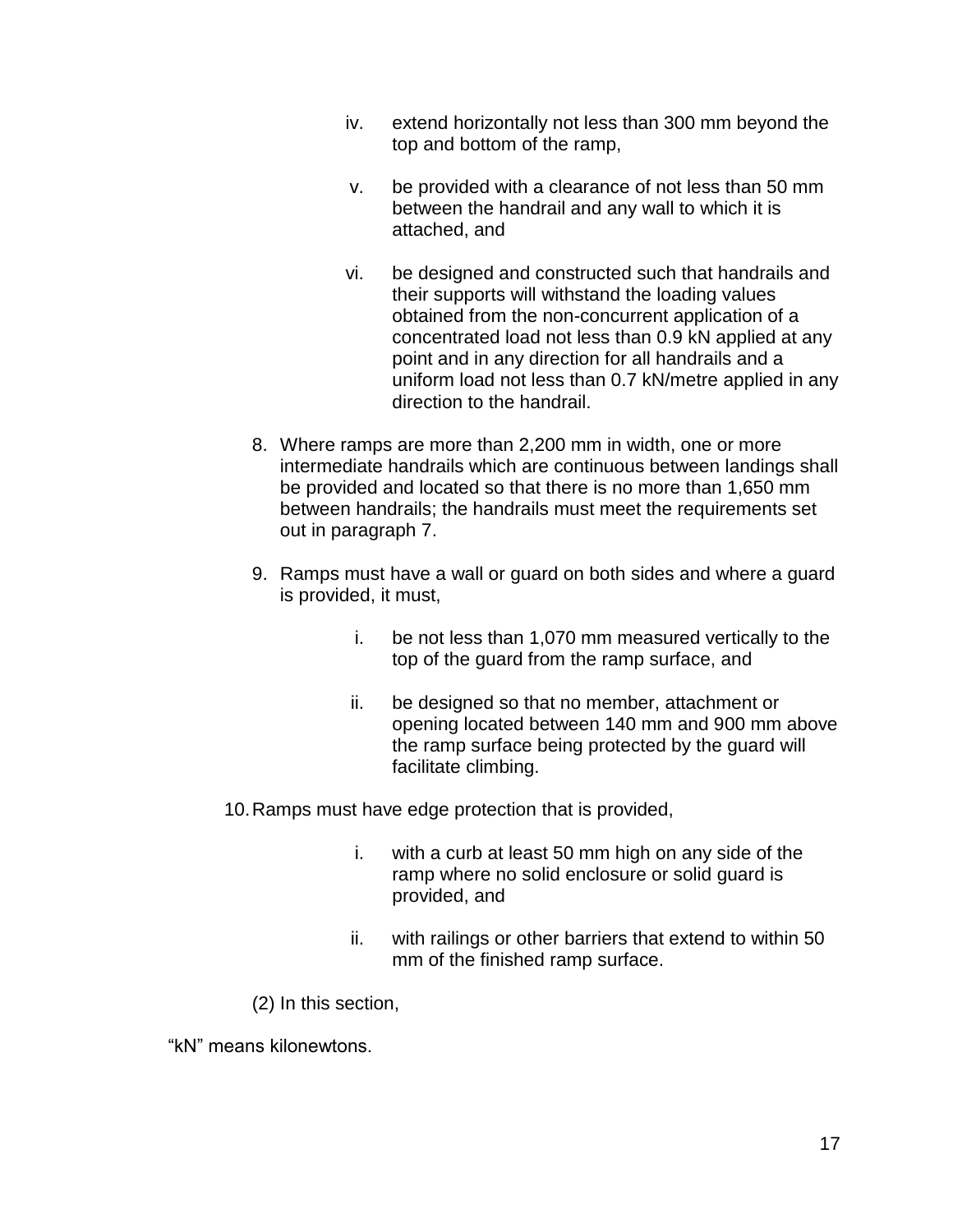#### **Exterior paths of travel, stairs**

**80.24** Where stairs are provided on exterior paths of travel, they must meet the following requirements:

- 1. Stairs must have uniform risers and runs in any one flight.
- 2. The rise between successive treads must be between 125 mm and 180 mm.
- 3. The run between successive steps must be between 280 mm and 355 mm.
- 4. The stairs must have closed risers.
- 5. The maximum nosing projection on a tread must be no more than 38 mm, with no abrupt undersides. That is, the undersides should be bevelled for example to avoid an individual from tripping.
- 6. Stairs must have high colour contrast markings that extend the full tread width of the leading edge of each step.
- 7. Stairs must be equipped with tactile walking surface indicators that are built in or applied to the walking surface and that warn individuals who are visibly impaired of hazards, such as a change in elevation. The tactile walking surfaces must,
	- i. be located at the top of all flights of stairs, and
	- ii. extend the full tread width to a minimum depth of 610 mm commencing one tread depth from the edge of the top step.
- 8. Handrails must be included on both sides of stairs and must satisfy the requirements set out in paragraph 7 of subsection 80.23 (1).
- 9. A guard must be provided that is not less than 920 mm, measured vertically to the top of the guard from a line drawn through the outside edges of the stair nosings and 1,070 mm around the landings, is required on each side of a stairway where the difference in elevation between ground level and the top step is more than 600 mm but, where there is a wall, a guard is not required on that side.
- 10. Where stairs are more than 2,200 mm in width, one or more intermediate handrails that are continuous between landings must be provided and located so there is no more that 1,650 mm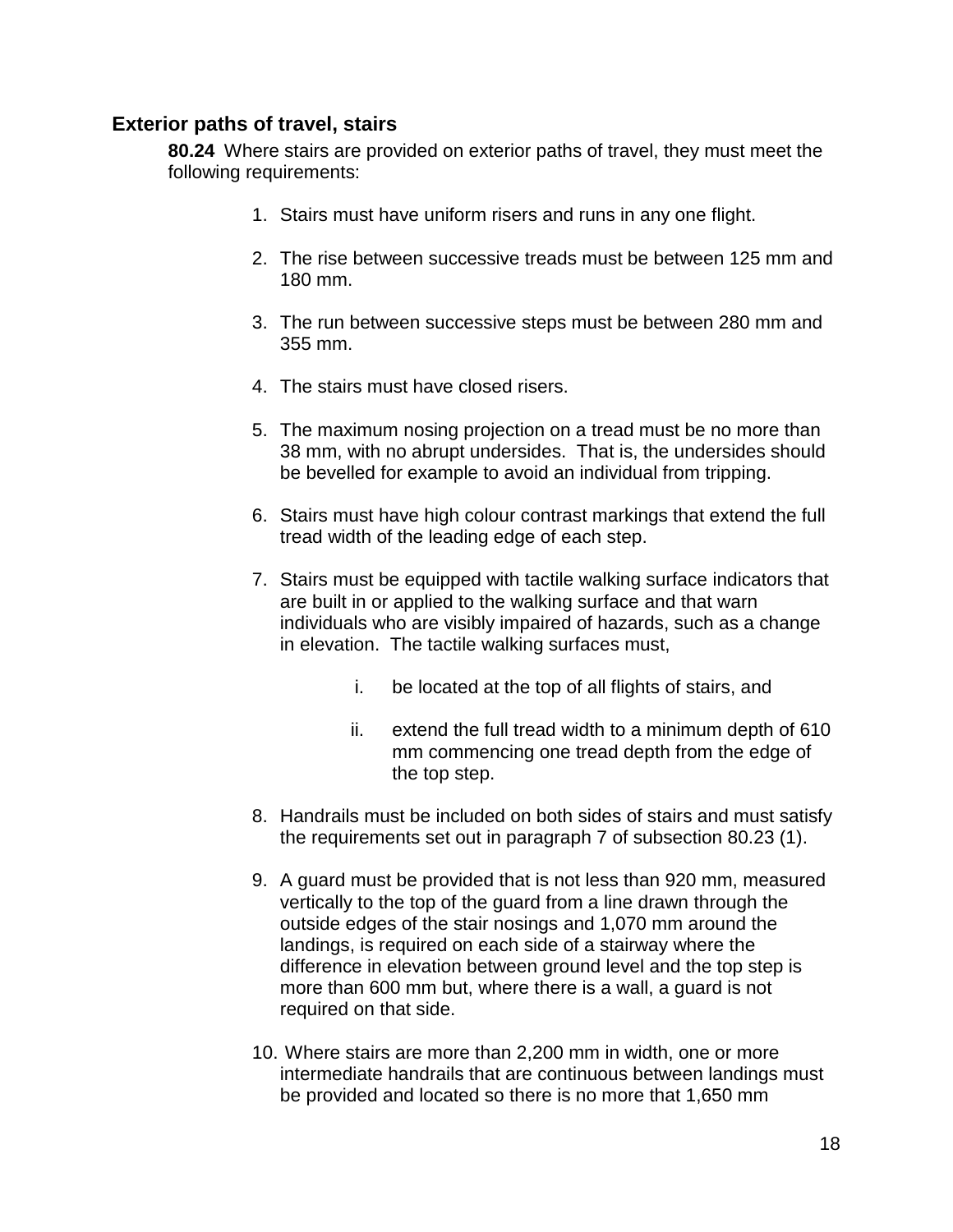between handrails. The handrails must satisfy the requirements set out in paragraph 7 of subsection 80.23 (1).

#### **Exterior paths of travel, curb ramps**

**80.25**(1) Where curb ramps are provided on exterior paths of travel, they must align with the direction of travel and meet the following requirements:

- 1. Curb ramps must have a minimum clear width of 1,200 mm, exclusive of any flared sides.
- 2. The running slope of curb ramps must,
	- i. be 1:8 to 1:10, where elevation is less than 75 mm, and
	- ii. be 1:10 to 1:12, where elevation is greater than 75 mm and less than 200 mm.
- 3. The maximum cross slope of curb ramps must be no more than 1:50.
- 4. The maximum slope on the flared side of a curb ramp must be no more than 1:10.
- 5. Where curb ramps are provided at pedestrian crossings, they must have tactile walking surface indicators that,
	- i. are located at the bottom of the curb ramp,
	- ii. are set back between 150 mm and 200 mm from the curb edge,
	- iii. extend the full width of the curb ramp, and
	- iv. are a minimum of 610 mm in depth.

(2) For the purposes of this section, curb ramps are ramps that are cut through a curb or that are built up to a curb.

#### **Exterior paths of travel, depressed curbs**

**80.26**(1) Where depressed curbs are provided on exterior paths of travel, they must meet the following requirements:

1. Depressed curbs must have a maximum running slope of 1:20.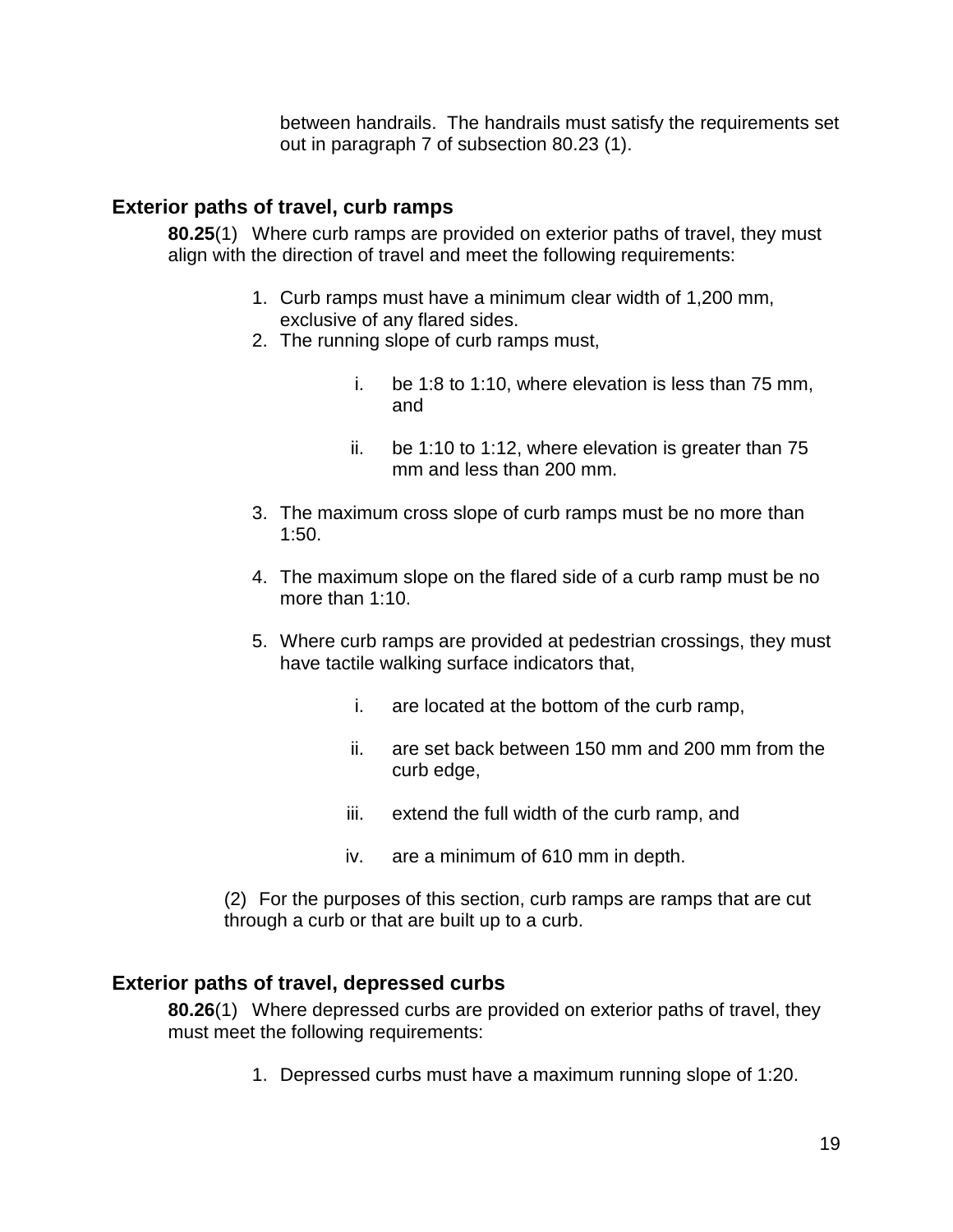- 2. Depressed curbs must be aligned with the direction of travel.
- 3. Where depressed curbs are provided at pedestrian crossings, they must have tactile walking surface indicators that,
	- i. are located at the bottom portion of the depressed curb that is flush with the roadway,
	- ii. are set back between 150 mm and 200 mm from the curb edge, and
	- iii. are a minimum of 610 mm in depth.

(2) For the purposes of this section, depressed curbs are seamless gradual slopes at transitions between sidewalks and walkways and highways, and are usually found at intersections.

#### **Exterior paths of travel, accessible pedestrian signals**

**80.27**(1) Where new pedestrian signals are being installed at pedestrian street crossings or existing pedestrian signals are being replaced, they must be pushbutton-integrated accessible pedestrian signals.

(2) Pushbutton-integrated accessible pedestrian signals must meet the following requirements:

- 1. They must have a locator tone that is distinct from a walk indicator tone.
- 2. They must be installed within 1,500 mm of the edge of the curb.
- 3. They must be mounted at a maximum of 1,100 mm above ground level.
- 4. They must have tactile arrows that align with the direction of crossing.
- 5. They must include both audible and vibro-tactile walk indicators.

(3) Where two pushbutton assemblies are installed on the same corner, they must be a minimum of 3,000 mm apart.

(4) Where the requirements in subsection (3) cannot be met because of site constraints or existing infrastructure, two pushbutton assemblies can be installed on a single post, and when this occurs, a verbal announcement must clearly state which crossing is active.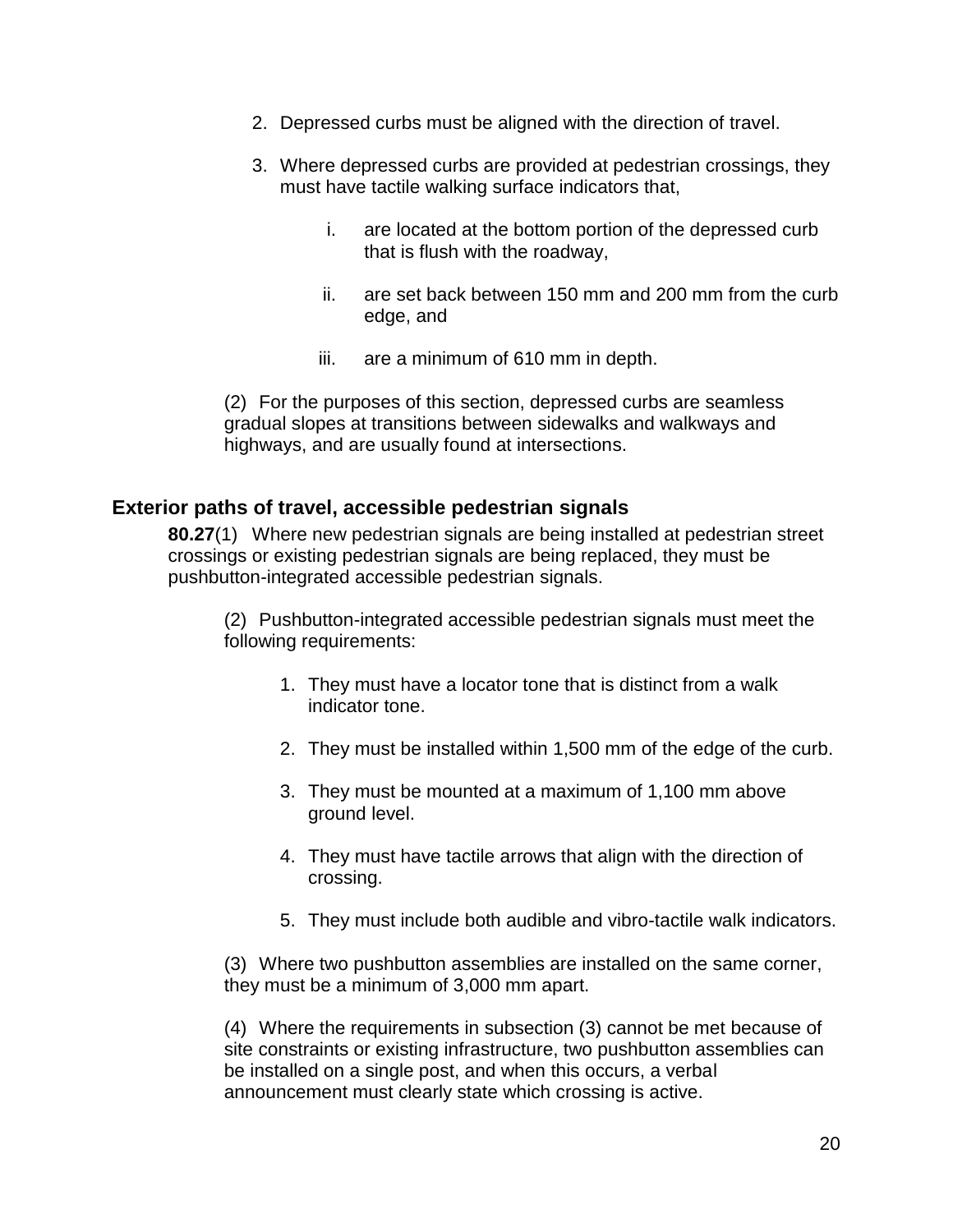#### **Exterior paths of travel, rest areas**

**80.28** When developing new or redeveloping exterior paths of travel, obligated organizations, other than small organizations, shall consult on the design and placement of rest areas along the path of travel and shall do so in the following manner:

- 1. The Government of Ontario, the Legislative Assembly, designated public sector organizations, other than municipalities, and large organizations must consult with the public and persons with disabilities.
- 2. Municipalities must consult with their municipal accessibility advisory committees, where one has been established in accordance with subsection 29 (1) or (2) of the Act, the public and persons with disabilities.

## **Exceptions, limitations**

**80.29** Where an exception is provided to a requirement for an exterior path of travel, the exception applies solely,

- (a) to the particular requirement for which the exception is allowed and not to any other requirement that applies to the exterior path; and
- (b) to the portion of the exterior path for which it is claimed and not to the exterior path in its entirety.

#### **Exceptions, general**

**80.30** Exceptions to the requirements that apply to exterior paths of travel are permitted where obligated organizations, other than small organizations, can demonstrate one or more of the following:

- 1. It is not practicable to comply with the requirements or some of them because existing physical or site constraints prohibit modification or addition of elements, spaces or features, such as where increasing the width of the exterior path would narrow the width of the adjacent highway or locating an accessible pedestrian signal poles within 1,500 mm of curb edge is not feasible because of existing underground utilities.
- 2. The requirements of this Part or some of them would erode the heritage attributes, as defined under the *Ontario Heritage Act*, of a property,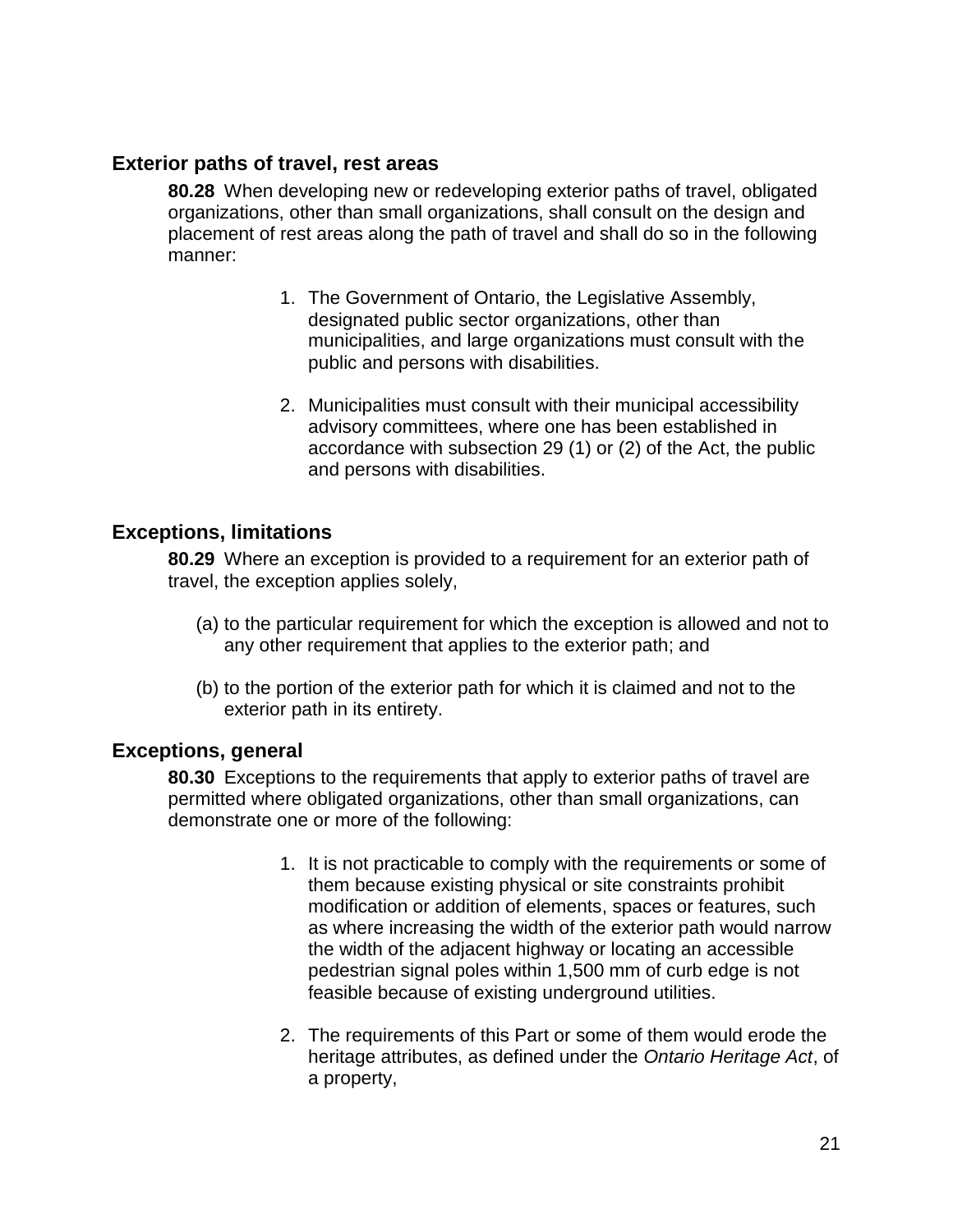- i. listed in a municipal register as being of cultural heritage under section 27 of that Act,
- ii. designated by a municipality as being a property of cultural heritage value or interest under section 29 of that Act,
- iii. included in a heritage conservation district designated by a municipality under section 41 of that Act,
- iv. designated by the Minister of Culture under section 34.5 of that Act as a property of cultural heritage value or interest of provincial significance, or
- v. designated as having national historic significance by the Minister of the Environment for Canada on the advice of the Historic Sites and Monuments Board of Canada.

## **Accessible Parking**

## **Application**

**80.31** All obligated organizations, including small organizations, shall ensure that all new and redeveloped off-street parking facilities meet the requirements set out in this Part.

## **Exception**

**80.32**(1) The requirements in respect of off-street parking facilities do not apply to off-street parking facilities that are used exclusively for one of the following:

- 1. Parking for employees.
- 2. Parking for buses.
- 3. Parking for delivery vehicles.
- 4. Parking for law enforcement vehicles.
- 5. Parking for medical transportation vehicles, such as ambulances.
- 6. Parking used as a parking lot for impounded vehicles.

(2) The requirements in respect of off-street parking facilities do not apply to those off-street parking facilities that are not located on a barrier-free path of travel, regulated under Ontario Regulation 350/06 (Building Code) made under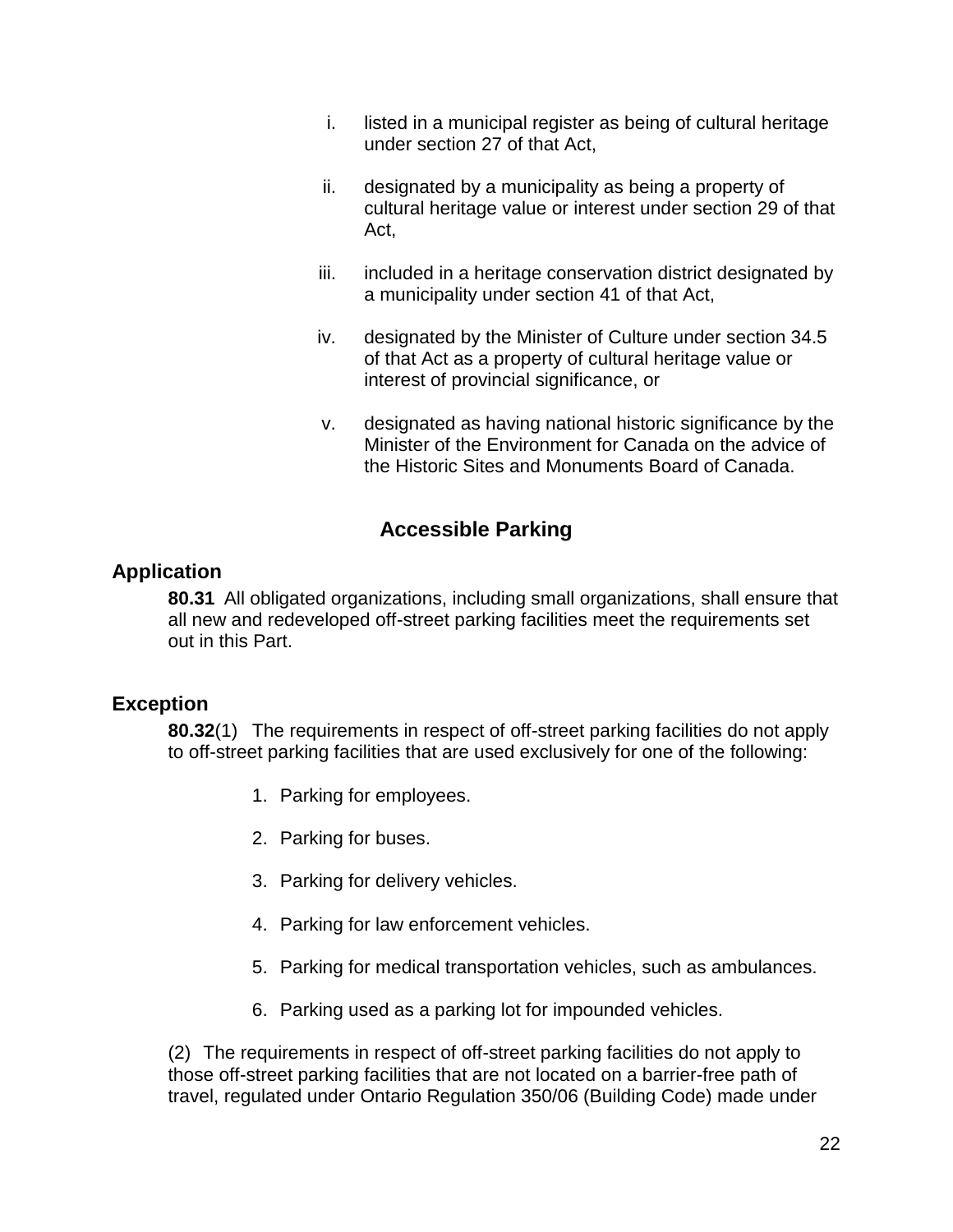the *Building Code Act, 1992* where obligated organizations have multiple offstreet parking facilities on a single site that serve a building or facility.

## **Types of accessible parking spaces**

**80.33** Off-street parking facilities must provide the following two types of accessible parking spaces:

- 1. Type A, a wider parking space which has a minimum width of 3,400 mm and signage that identifies the space as "van accessible".
- 2. Type B, a standard parking space which has a minimum width of 2,400 mm.

#### **Access aisles**

**80.34**(1) Access aisles is the space between parking spaces that allows people with disabilities to transfer to and from vehicles, must be provided for all accessible parking spaces in off-street parking facilities.

(2) Access aisles may be shared by two accessible parking spaces in an offstreet parking facility and must meet the following requirements:

- 1. They must have a minimum width of 1,500 mm.
- 2. They must extend the full length of the parking space.
- 3. They must be marked with high colour contrast diagonal lines, which discourages parking in them.

## **Minimum number and type of accessible parking spaces**

**80.35**(1) Off-street parking facilities must have a minimum number and type of accessible parking spaces, in accordance with the following requirements:

- 1. One accessible parking space, which meets the requirements of a Type A parking space, where there are 25 parking spaces or fewer.
- 2. Four per cent of the total number of parking spaces must be accessible parking spaces where there are between 26 and 500 parking spaces in accordance with the following ratio, rounding up to the nearest whole number: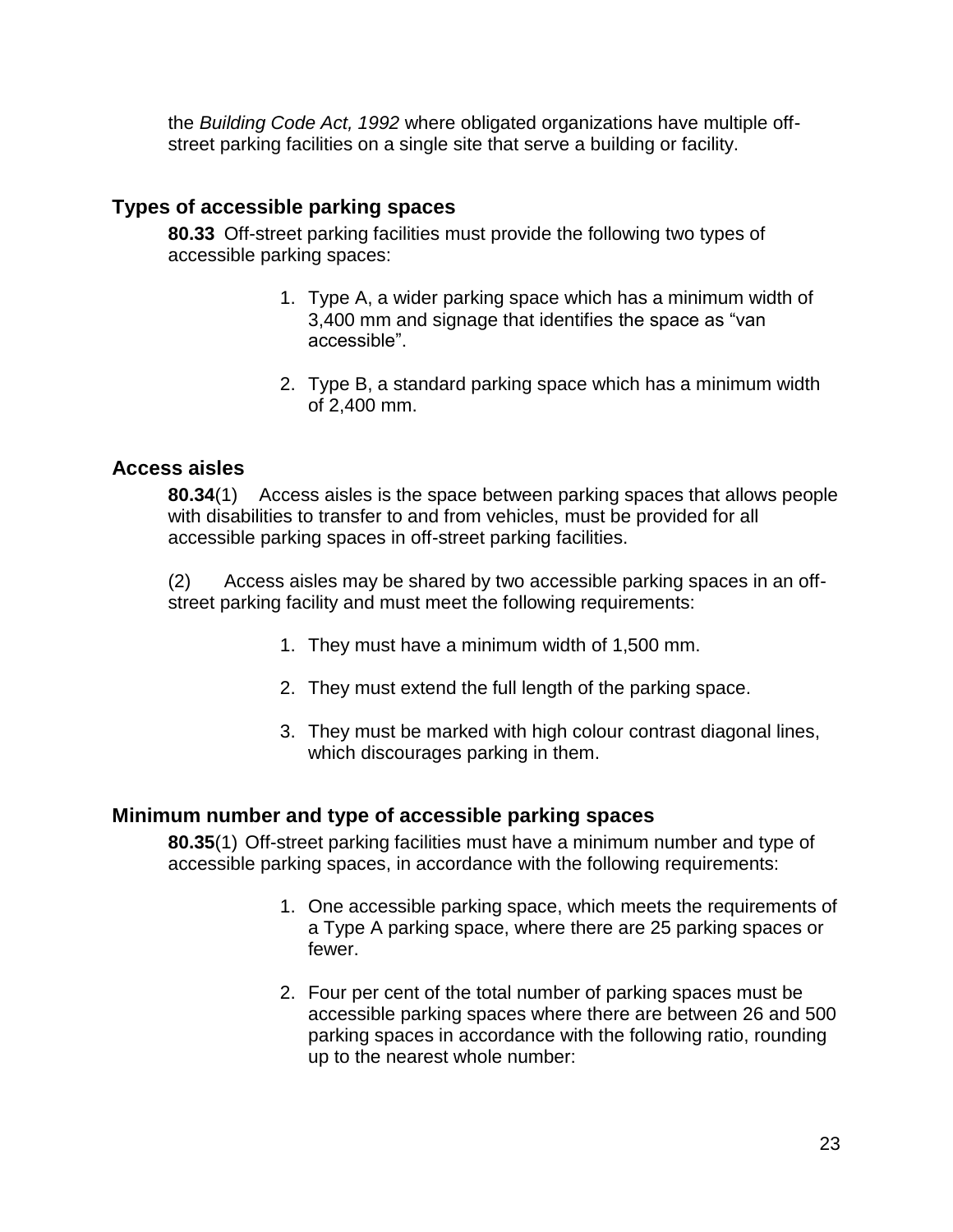- i. Where an even number of accessible parking spaces are provided in accordance with the requirements of this paragraph, an equal number of parking spaces that meet the requirements of a Type A parking space and a Type B parking space must be provided.
- ii. Where an odd number of accessible parking spaces are provided in accordance with the requirements of this paragraph, the number of parking spaces must be divided equally between parking spaces that meet the requirements of a Type A parking space and a Type B parking space, but the additional parking space, the oddnumbered space, must be a Type B parking space.
- 3. Twenty accessible parking spaces, and an additional two per cent of parking spaces for spaces in addition to 500, must be accessible parking spaces where more than 500 parking spaces are provided in accordance to the following ratio, rounded up to the nearest whole number:
	- i. Where an even number of accessible parking spaces are provided in accordance with the requirements of this paragraph, an equal number of parking spaces that meet the requirements of a Type A parking space and a Type B parking space must be provided.
	- ii. Where an odd number of accessible parking spaces are provided in accordance with the requirements of this paragraph, the number of parking spaces must be divided equally between parking spaces that meet the requirements of a Type A parking space and a Type B parking space, but the additional parking space, the oddnumbered space, must be a Type B parking space.
- (2) If an obligated organization provides more than one off-street parking facility at a site, the obligated organization must calculate the number and type of accessible parking spaces according to the number and type of parking spaces required for each off-street parking facility.
- (3) In determining the location of accessible parking spaces that must be provided where there is more than one off-street parking facility at a site, an obligated organization may distribute them among the offstreet parking facilities in a manner that provides substantially equivalent or greater accessibility in terms of distance from an accessible entrance or user convenience.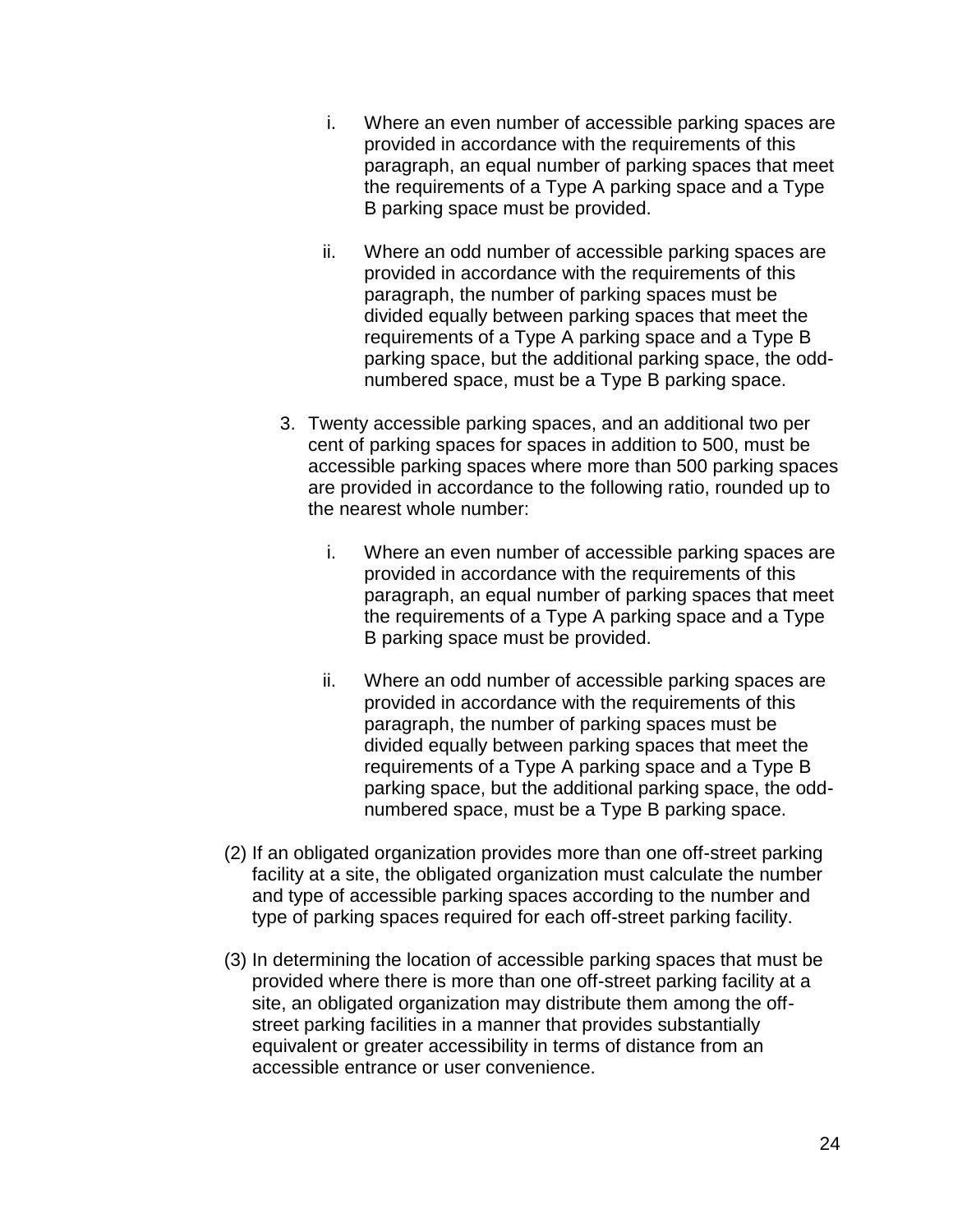- (4) For the purposes of subsection (3), the following factors may be considered in determining user convenience:
	- 1. Protection from the weather.
	- 2. Security.
	- 3. Lighting.
	- 4. Comparative maintenance.

#### **Exception**

**80.36**(1) An exception to the minimum number of accessible spaces required is permitted where obligated organizations can demonstrate that it is not practicable to comply with the requirement because existing physical or site constraints prevent it from meeting the required ratio, such as where the minimum width for accessible parking spaces or access aisles cannot be met because of existing pay and display parking meters, surrounding curb edges, walkways, landscaping or the need to maintain a minimum drive aisle width.

- (2) Where an obligated organization claims an exception to the minimum number of accessible spaces, it must provide as close to as many accessible parking spaces, that meet the requirements of this Part, as would otherwise be required under subsection 80.35 (1) or (2), as the case may be, that can be accommodated by the existing site and,
	- (a) where that number is an even number, the number of parking spaces must be divided equally between parking spaces that meet the requirements of a Type A parking space and a Type B parking space; and
	- (b) where that number is an odd number, the number of parking spaces must be divided equally between parking spaces that meet the requirements of a Type A parking space and a Type B parking space, but the additional parking space, the odd-numbered space, must be a Type B parking space.

#### **On-street parking spaces**

**80.37**(1) Where a designated public sector organization, other than a municipality, develops new or redevelops existing on-street parking spaces, it must consult on the need, location and design of accessible on-street parking spaces with the public and persons with disabilities.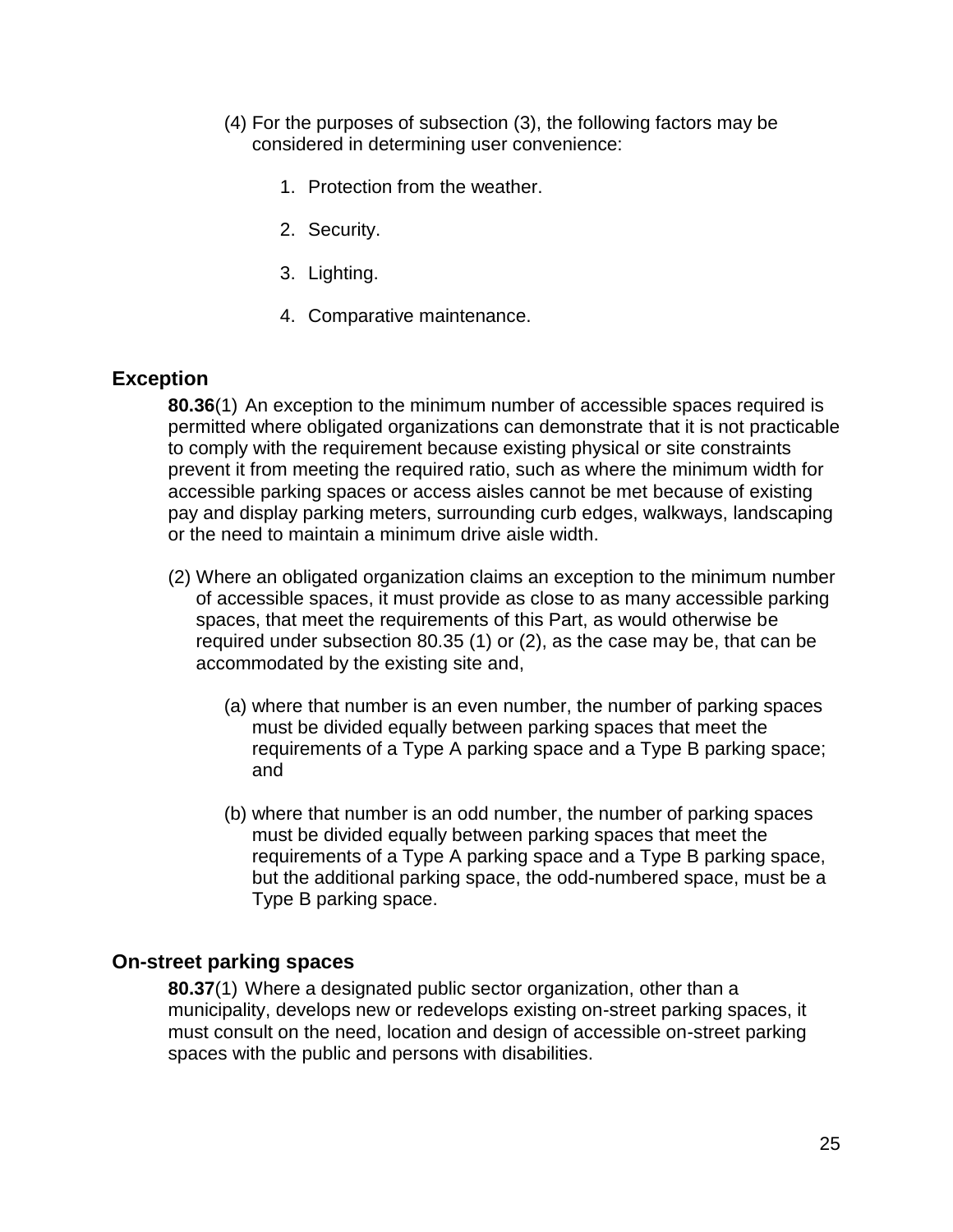- (2) Where a municipality develops new or redevelops existing on-street parking spaces, it must consult on the need, location and design of accessible onstreet parking spaces and it must consult with its municipal accessibility advisory committee, where one has been established in accordance with subsection 29 (1) or (2) of the Act, the public and persons with disabilities.
- (3) In this section and despite section 2,

"**designated public sector organization**" means every municipality and every person or organization described in Schedule 1 to this Regulation, but not every person or organization listed in Column 1 of Table 1 of Ontario Regulation 146/10 (Public Bodies and Commission Public Bodies — Definitions) made under the *Public Service of Ontario Act, 2006.*

## **Obtaining Services**

## **Application**

**80.38**(1) All obligated organizations, including small organizations, shall ensure that the following meet the requirements set out in this Part:

- 1. All new means of obtaining services in respect of service counters and fixed queuing guides.
- 2. All new and redeveloped means of obtaining services in respect of waiting areas.
- (2) For the purposes of this Part, requirements for obtaining services in respect of service counters, fixed queuing guides and waiting areas apply whether the services are obtained in buildings or out-of-doors.
- (3) Where there is a conflict between the requirements set out in this Part and the accessibility standards set out in Ontario Regulation 429/07 (Accessibility Standards for Customer Service) made under the Act, the requirement or standard that provides the greater accessibility for people with disabilities prevails.

#### **Service counters**

**80.39**(1) When installing new service counters, the following requirements must be met:

> 1. There must be at a minimum one service counter that accommodates a mobility aid for each type of service provided and the accessible service counter must be clearly identified with signage, where there are multiple queuing lines and service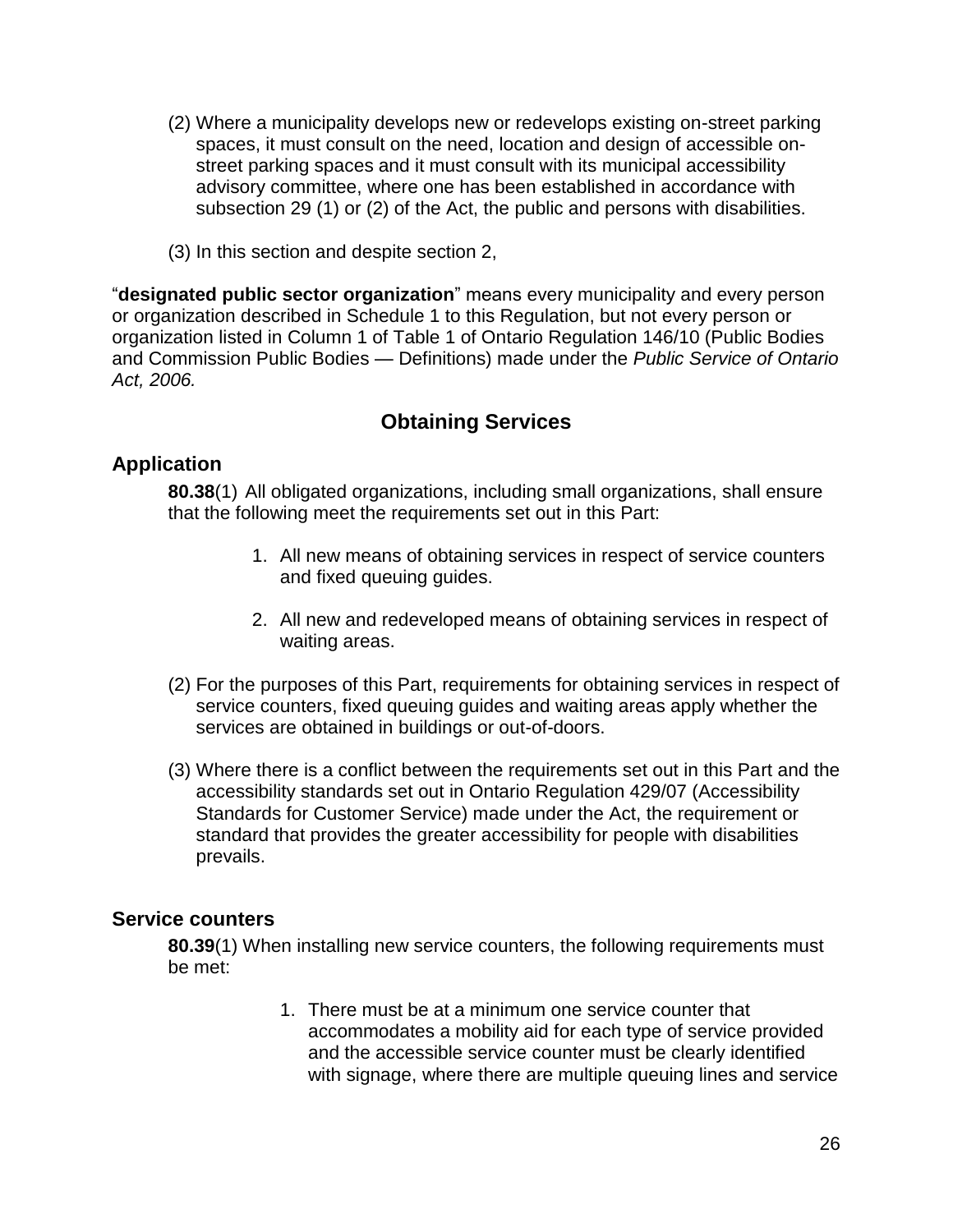counters.

- 2. Each service counter must accommodate a mobility aid, where a single queuing line serves multiple counters.
- (2) The service counter that accommodates mobility aids must meet the following requirements:
	- 1. The countertop height must be such that it is usable by a person seated in a mobility aid.
	- 2. There must be sufficient knee clearance for a person seated in a mobility aid, where a forward approach to the counter is required.
	- 3. The floor space in front of the counter must be sufficiently clear so as to accommodate a mobility aid.

## **Fixed queuing guides**

**80.40** When installing new fixed queuing guides, the following requirements must be met:

- 1. The fixed queuing guides must have sufficient width to allow for the passage of mobility aids.
- 2. The fixed queuing guides must have sufficiently clear floor area to permit mobility aids to turn where queuing lines change direction.
- 3. The fixed queuing guides must be cane detectable by persons who are blind or who have low vision.

## **Waiting areas**

**80.41** (1) When providing a new or redeveloping an existing waiting area, where the seating is fixed to the floor, three per cent of the new seating must be accessible, but in no case shall there be fewer than one accessible seating space.

(2) For the purposes of this section, accessible seating is not a seat but a space in the seating area where an individual in a mobility aid can wait.